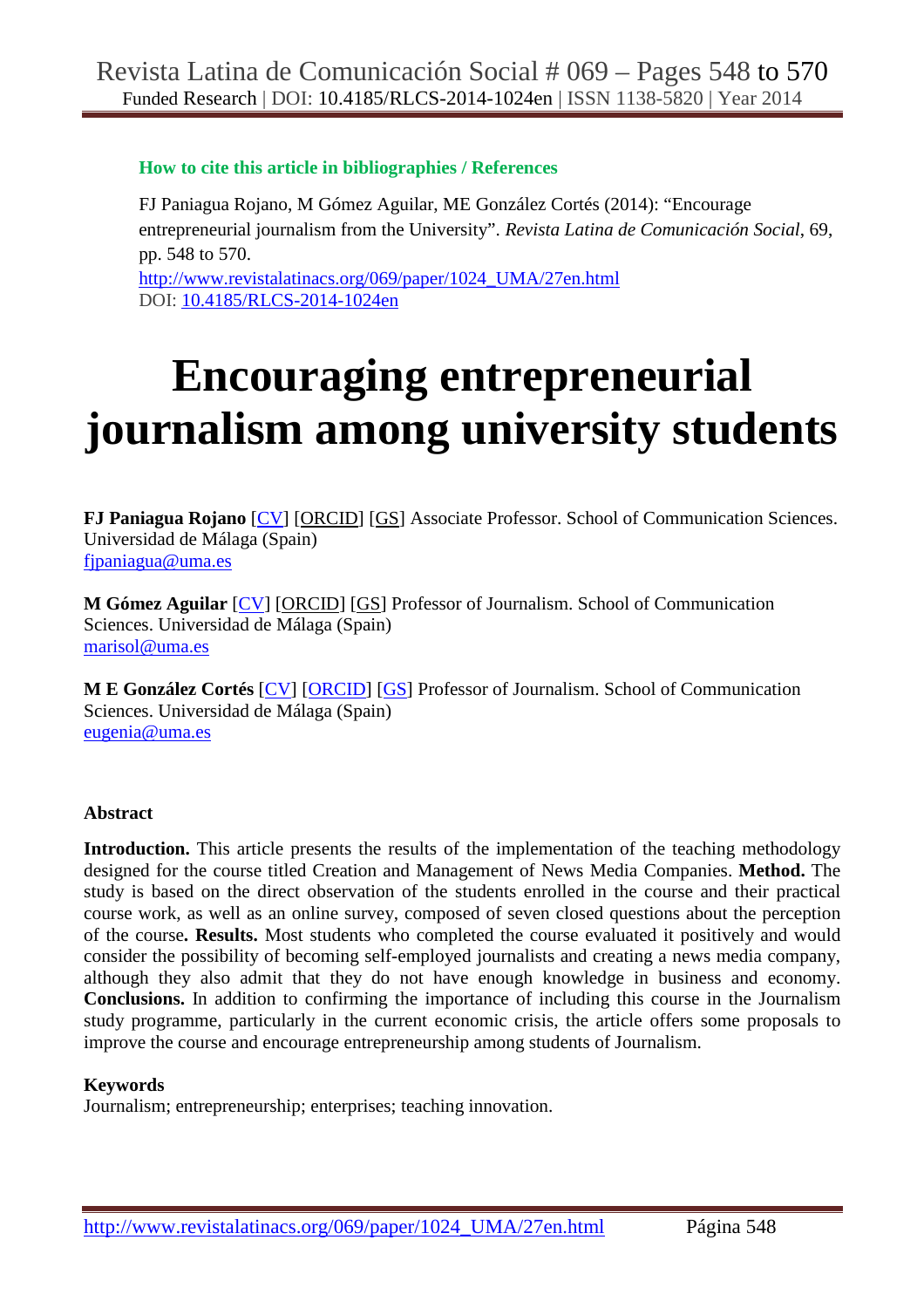#### **Contents**

1. Introduction 1.1. Creating a news media company and surviving the process. 1.2. The Creation and management of news media companies course in the EHEA. 1.3. The Creation and management of news media companies course in the education programme. 1.4. Research objectives, hypotheses and justification. 2. Methods. 3. Results. 3.1. About the course. 3.2. About the individual assignment. 3.3. About the journalistic enterprise team project. 4. Conclusions. 5. List of references.

Translation by **CA Martínez Arcos**, PhD. (Universidad Autónoma de Tamaulipas).

# **1. Introduction**

As Sánchez Tabernero (2008: 25) has already explained in the "2008 Annual Report of the Journalistic Profession" in Spain (*Informe Anual de la Profesión Periodística 2008*), "the media companies have always lived between euphoria and distress", alternating times of excellent economic results with periods of recession, which are usually followed by moments of hope.

Since its outbreak in 2008, the economic crisis has strongly hit the media. In the "2011 Annual Report of the Journalistic Profession" (*Informe Anual de la Profesión Periodística 2011*)*,* Farias (2011:15) describes how in recent years journalism went from being a profession characterised by professional intrusion to a profession characterised by job insecurity, then by unemployment, and later by the current situation, in which job insecurity and independence issues are the major concerns of journalists. As a result, the credibility of the information and the professional activity of journalism have been deteriorated in the last five years. In addition, journalism is affected by the crisis of its business-model and the changes in citizens' information consumption habits.

From 2008 to 2013, the number of registered unemployed journalists increased by 132%. When the crisis began, there were 4,556 journalists registered on Spain's National Public Employment Service, and by the end of last year the number was 10,560, as documented in the "2013 Annual Report of the Journalistic Profession" (*Informe Anual de la Profesión Periodística 2013*) (Palacios, 2013: 28).

However, we agree with Farias (2011: 15) when he affirms that the current crisis affecting the media and the profession of journalism "did not only begin with the recession five years ago, but that it acted as an accelerator of something that had been long brewing: the degradation of the information system", which has been probably excessively conditioned by the political and commercial interests, which provoke the dependence of information on the interests of the funding sources (both public and private), especially during a time when the fall in advertising revenue has affected the media's financial results.

However, even in this context, journalism has not disappeared, but seems to be getting stronger. In fact, citizens are demanding more plural and independent information than ever before. Data proves this: although it is true that the audience of the traditional media has decreased, the number of citizens that get informed and the time dedicated to the consumption of news has grown and this is, in part, thanks to the new media that have emerged in recent years, such as the digital media, blogs and social networks, and particularly to the efforts of journalists.

Faced with this situation, and although so far no one seems to have the solution, it becomes more necessary to reconsider the career opportunities of journalists, who should perhaps consider working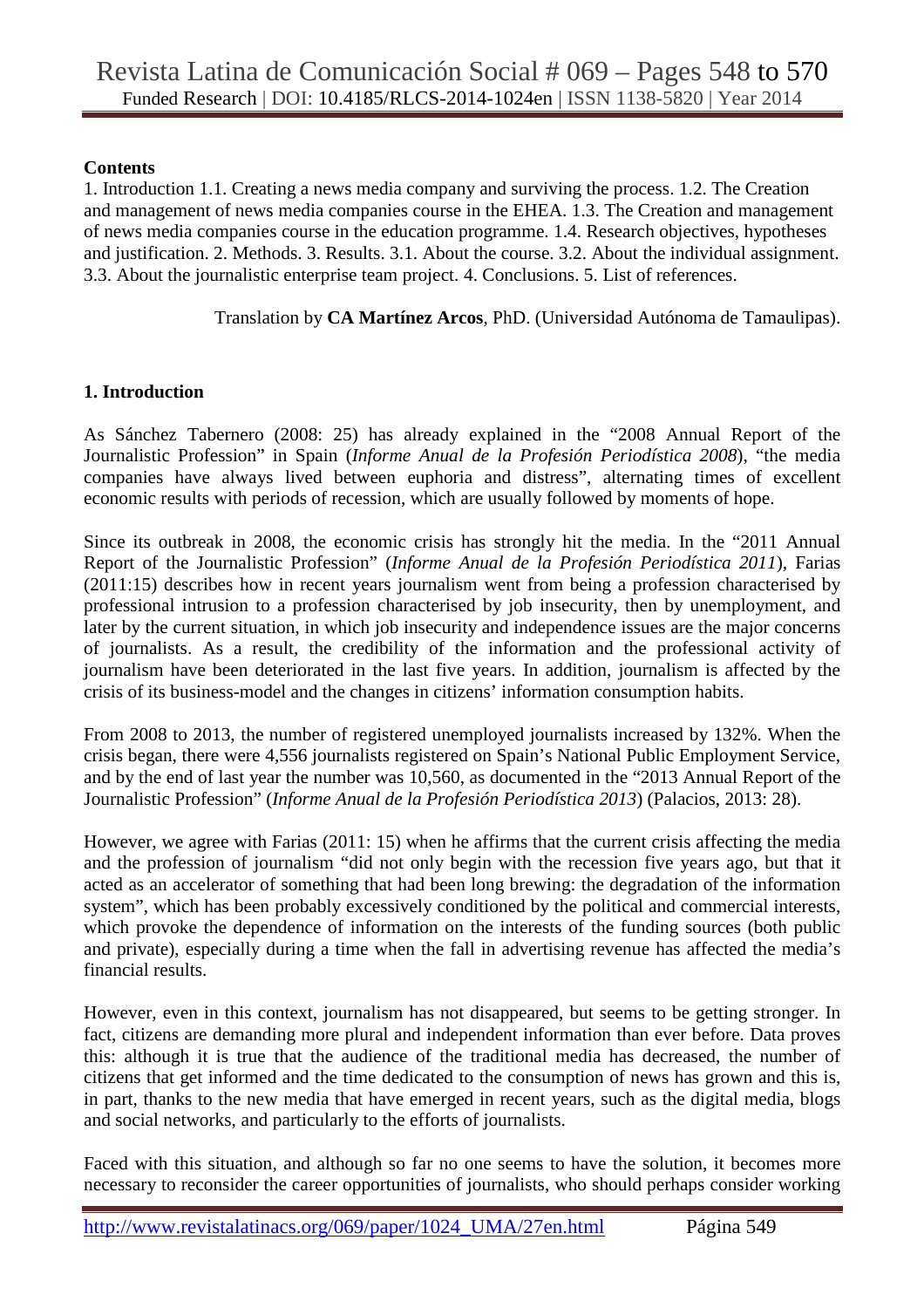# Revista Latina de Comunicación Social # 069 – Pages 548 to 570 Funded Research | DOI: 10.4185/RLCS-2014-1024en | ISSN 1138-5820 | Year 2014

in small media companies and even in "micro-specialised media" (instead of continue hoping to work for the mainstream media, which mostly belong to large corporations) or should consider undertaking projects and initiatives, which ensure more independence and the ability to offer the balanced information that citizens are demanding to guarantee a proper democratic system.

And in this context, universities should play a relevant role, for example by promoting the study of basic business concepts that will help future journalists to learn about the management of news media companies, by encouraging students to create and launch business projects, in line within the current Spanish legal and economic framework, to guarantee plural and independent information and encourage the incorporation of graduates to the labour market. This can be achieved through the inclusion of courses (classes) such as Creation and Management of News Media Companies, which can be designed to promote an entrepreneurial spirit among students.

Thus, the main objective of this article is to assess the results achieved during the academic year 2013-2014 by the teaching of Creation and Management of News Media Companies, which is a course offered as part of the Bachelor's degree in Journalism of the School of Communication Sciences of the University of Malaga. In addition, the article offers some proposals to improve the next academic courses.

#### **1.1. Creating a news media company and surviving the process**

Casero Ripollés (2013) describes and defines the profile of the entrepreneur based on the ideas of Audet and Couderet (2012), Obschonda *et al.* (2010), Rauch and Frese (2007), Pfeilstetter (2011), Austin, Stevenson *et al*. (2006), Defourny and Nyssens (2010), and proposes the incorporation of entrepreneurship as a teaching and educational competency in the field of News Media Businesses with the support of "teaching strategies and methods to encourage and motivate students towards self-employment" (2013: 686).

Yuste and Cabrera (2014: 65-73) describe what they consider to be today's new journalist profiles: the information architect, the community manager, the copy editor, the digitiser, the web designer, the web editor, the digital marketing specialist, the accessibility expert, the metadata expert, the SEM and SEO experts, the usability expert, the content manager, the multimedia writer, the multimedia editor, the video director, the contents manager and the digital reputation manager.

However, the great unresolved issue about the new media is their funding model. A priori, starting up a digital media company is possible from the economic point of view, but its profitability, given that the traditional model seems to have an expiration date, is not guaranteed, despite the different funding options which, as Yuste and Cabrera (2014: 87-132) point out, include the sale of contents via the Internet, advertising, sponsorship, crowdfunding, micropayments, subscriptions, coupons and discounts, apps and tablets, versioning, content syndication, content selection services and customgenerated content.

As mentioned at the beginning of the article, journalism is more alive than ever, and even in this economic context, which does not seem very promising, numerous journalistic projects and initiatives do offer hope, as evidenced by different surveys that confirm the emergence of news media companies from 2008 to 2013, in the midst of the economic crisis and the crisis of the media business model.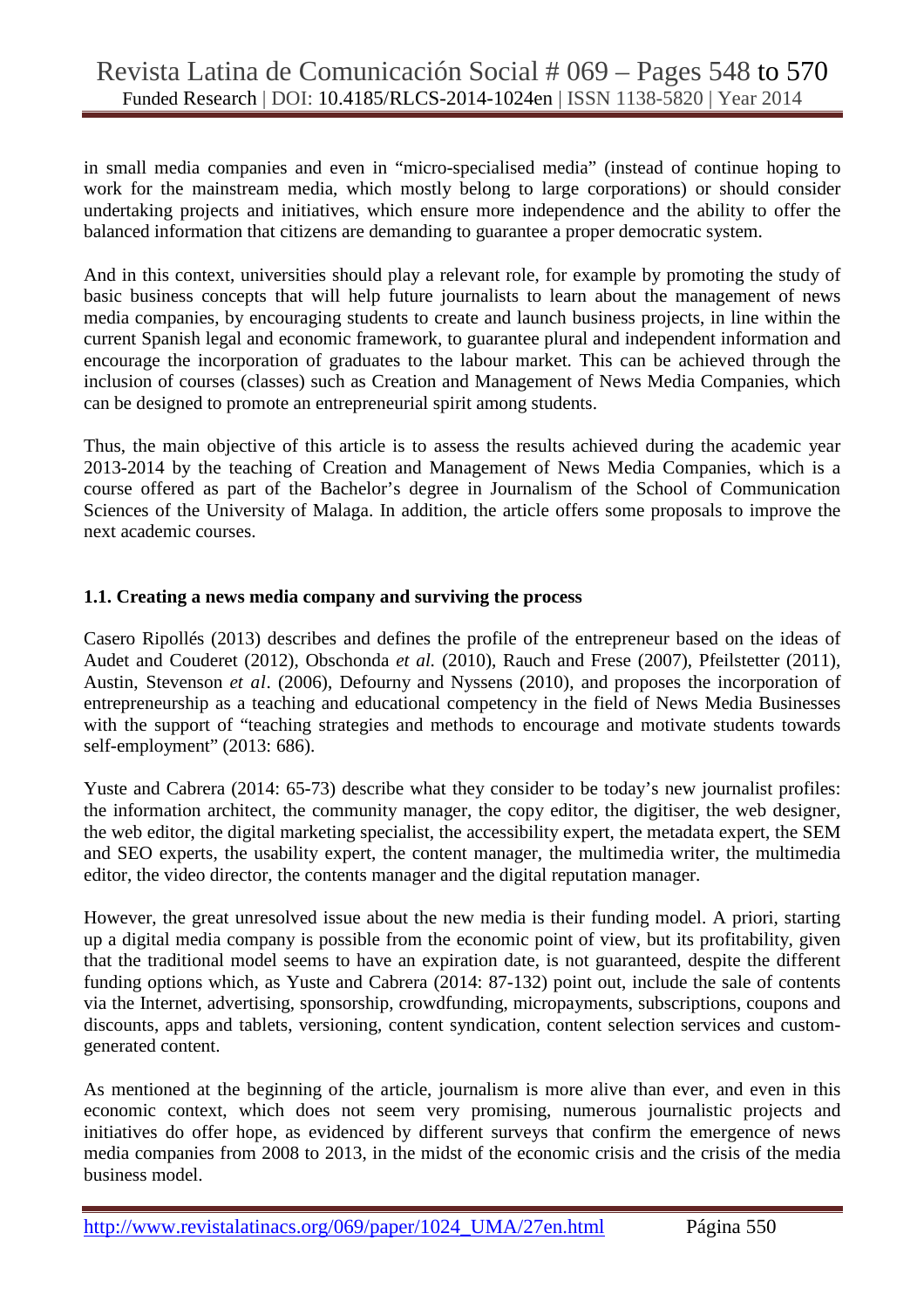The "2013 Annual Report of the Journalistic Profession" (*Informe de la Profesión Periodística,* 2013) confirms the creation of up to 288 media companies from 2008 to 2013. Most of these media companies operate in digital and printed platforms, and operate as limited-liability companies, are autonomous or part of associations, and are mostly funded by advertising, sponsorship, micropatronage and copy sales.





Source: Author's own creation based on data from *Informe de la Profesión Periodística 2013*.

In this case, the most common themes of the news-media ventures are regional or local news (80), arts, culture, cinema and theatre (43), national news (27), economy and business (15), online radio and television (16) and others (54).

# **1.2. The Creation and management of news media companies course in the EHEA**

# **1.2.1. Journalism studies in the EHEA**

The development of the European Higher Education Area (EHEA) facilitates the recognition and approval of qualifications, ensuring the better education of students and their integration into the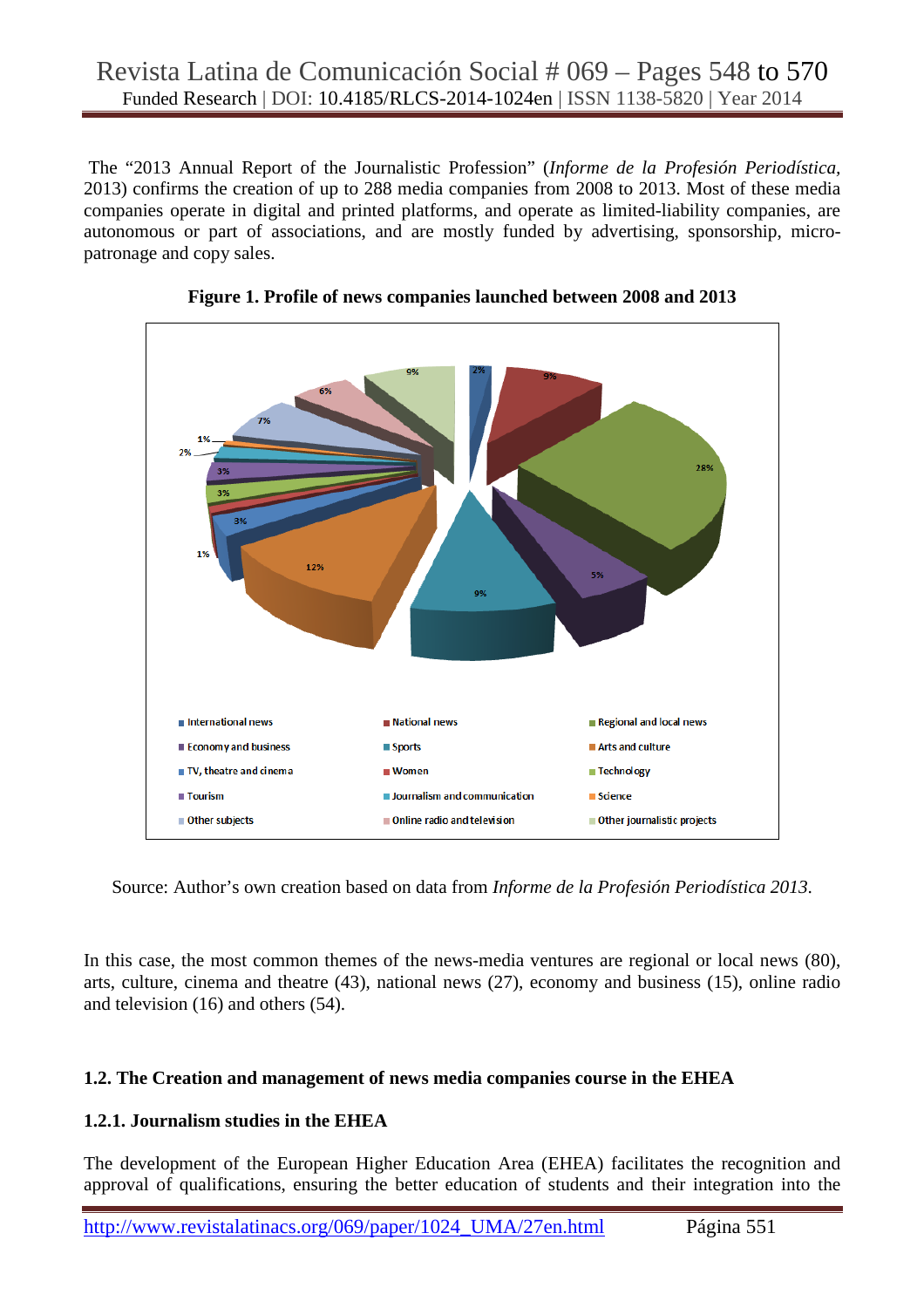European labour market. The European credit transfer and accumulation system (ECTS) constitutes a remarkable change in teaching methods as it puts greater emphasis on students' learning and selflearning than on teaching.

With this new model, classes are reduced and more attention is paid to the work carried out by students, who acquire a considerable role in their own grading. The work of the teacher, therefore, focuses on guiding and direct students, and thus seminars and tutorials become more important. These changes aim to better prepare students to deal with the current, highly dynamic and competitive, economic environment.

New BA degrees in Journalism integrate the education requirements which, according to the white paper on communication degrees, published by the National Agency for Quality Assessment and Accreditation of Spain (ANECA), should guide these types of degrees: analytical and critical capacity, good technical and professional education, lab-based experimentation, capacity to reflect on the journalistic work, creativity, predisposition to innovation, and ease to adapt to changes and future technological environments (Farias, 2009: 126).

Moreover, the white paper includes the disciplines on which journalism studies must be based. The new communication degrees respond to the demands of the current globalised society, in which all the aspects related to communication have experienced huge developments in the last decades. In addition, according to all indicators, these developments will continue and even increase in the coming years; and in this sense, journalism graduates must try, therefore, to meet the social demands, according to the needs of the labour market.

In recent years, as Sábes and Verón (2012: 159) point out, journalism studies have experienced an important growth, both in terms of the number of new journalism schools (both public and private) and the number of students seeking these degrees. The evolution of journalism studies has been marked by a steady increase in the number of enrolled students. In fact, at the beginning of the first decade of the 21st century the number of students enrolled in journalism degrees was 15,980 (academic year 2000-2001), while at the end of this decade the number was 19,068 (academic year 2010-2011) (Farias, 2011: 78)

The important growth in journalism students can be explained, in part, by the seduction that this type of studies generates among young people. The seduction power of journalism has been fed by the "increasing mythification" of the media professionals, probably due to the influence of cinema and some TV series, which produce a 'pull effect' (Farias, 2008: 68). In this sense, a striking fact is that, according to the "2011 Annual Report on the Journalistic Profession" (*Informe Anual de la Profesión Periodística 2011*), 66.6% of the survey participants recognised that they would like their children to be journalists.

In terms of the number of journalism graduates, since the Schools of journalism opened in Spain back in the 1970s, more than 75,300 students have graduated in journalism, and each nearly 3,000 new journalists enter the job market (in 2011 there were 3,054 journalism graduates). However, a large number of young professionals cannot be employed by the traditional media and this is used by some experts to confirm the current job insecurity.

"(…) the incorporation of these young people to the traditional media market is more than complicated by the global economic crisis, which (...) is exacerbated by the deep crisis of the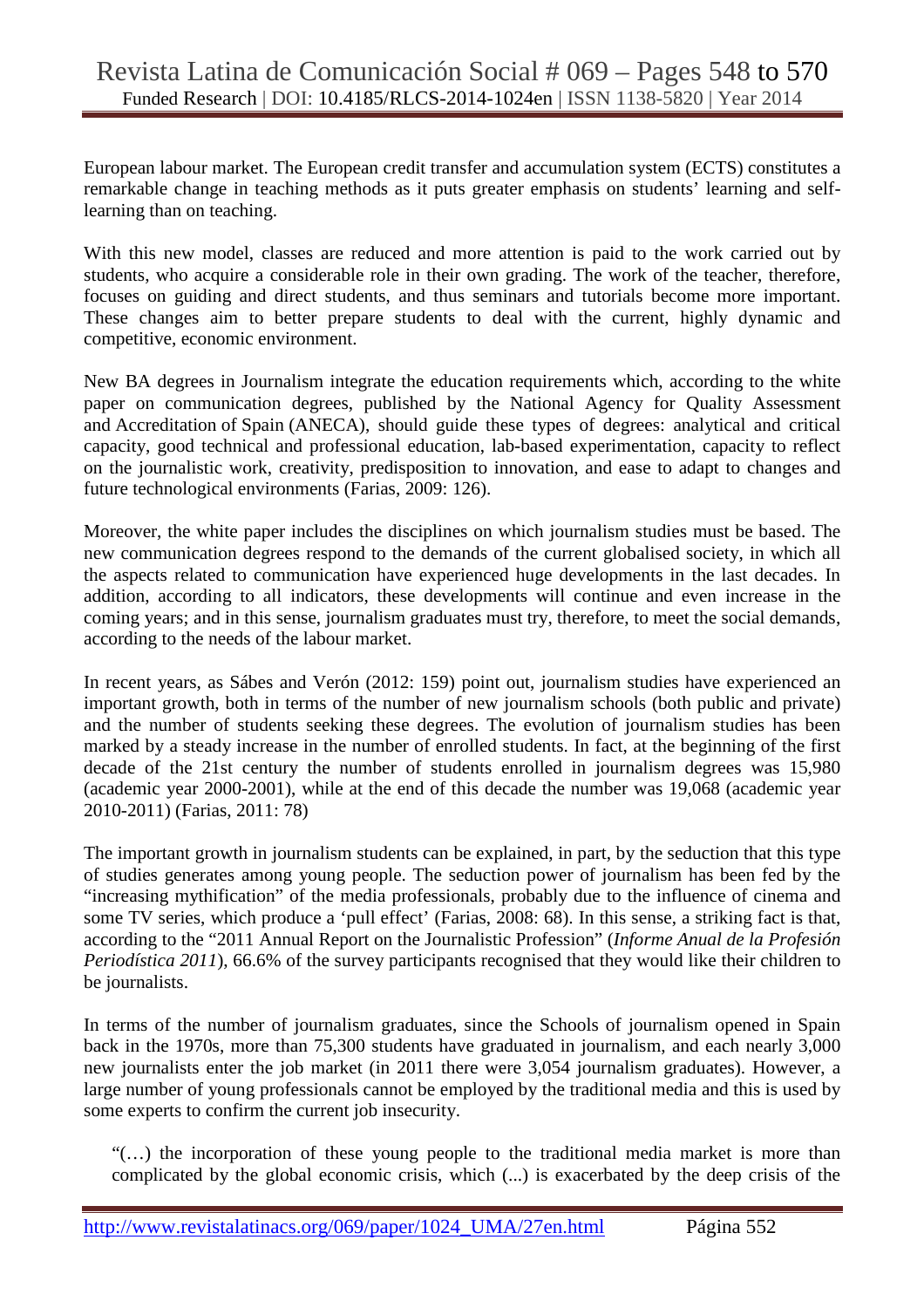traditional media and the lack of a new business model for the media operating on the new platforms. It is, thus, a time of global change in the communication sector, from production to distribution and consumption. Therefore, these variations also directly affect the education of these young people who want to be journalists and have witnessed how in a few years the communications market has transformed" (Sabés and Verón, 2012: 159)

#### **1.3. The Creation and management of news media companies course in the education programme**

The adaptation to the European Higher Education Area (EHEA) has involved a profound renewal of the Spanish University system, as it prioritises practice over theory, adopts reduced groups to the detriment of the macro classes and relies on new technologies. The new methodological approach of the EHEA aims to transform "our teaching-based educational system to one based on learning" (MEC, 2005).

The new educational methods emphasise independent learning and collaborative learning among classmates, giving a protagonist role to students. "This change needs to be based on three principles: greater student involvement and autonomy; use of more active methods, including team work; and making teachers to focus on managing stimulating learning environments" (MEC, 2005; Arquero, 2005: 8).

In this new context the roles of students and teachers have been redefined and students have been given a much more active role in their own learning process.

"In 1986, Shuell summarised the five most important features that learning must have in a student-oriented teaching system: active learning, self-regulated learning, constructive learning, situated learning, and social learning. (…) To these five features we should add the importance of generating in university students the necessary skills to ensure their lifelong learning" (Peinado, Fernández *et al.*, 2013: 121-122).

In order to face the rapid changes in our society, the university as an educational institution should offer students the tools and capabilities needed to become lifelong learners. In this sense, the European Parliament and the Council of the European Union (2005) have established that the key competences for lifelong learning are all those that people need to achieve personal fulfilment and development, active citizenship, social inclusion and employment.

These competences for lifelong learning should combine knowledge, skills and attitudes appropriate to the context. According to the recommendations of the European Union, the educational system must provide citizens with a number of basic skills: Mathematical competence and basic competences in science and technology, digital competence, learning to learn, communication in the mother tongue, communication in foreign languages, interpersonal, intercultural and social and civic competences, sense of initiative and entrepreneurship, and cultural awareness and expression (Santamaría, 2010: 54).

Of these competences, and due to the very nature of our subject, we are going to highlight the development of the sense of initiative and entrepreneurship, which is understood as a person's ability to transform ideas into acts, as a competence associated with creativity, innovation and risk-taking,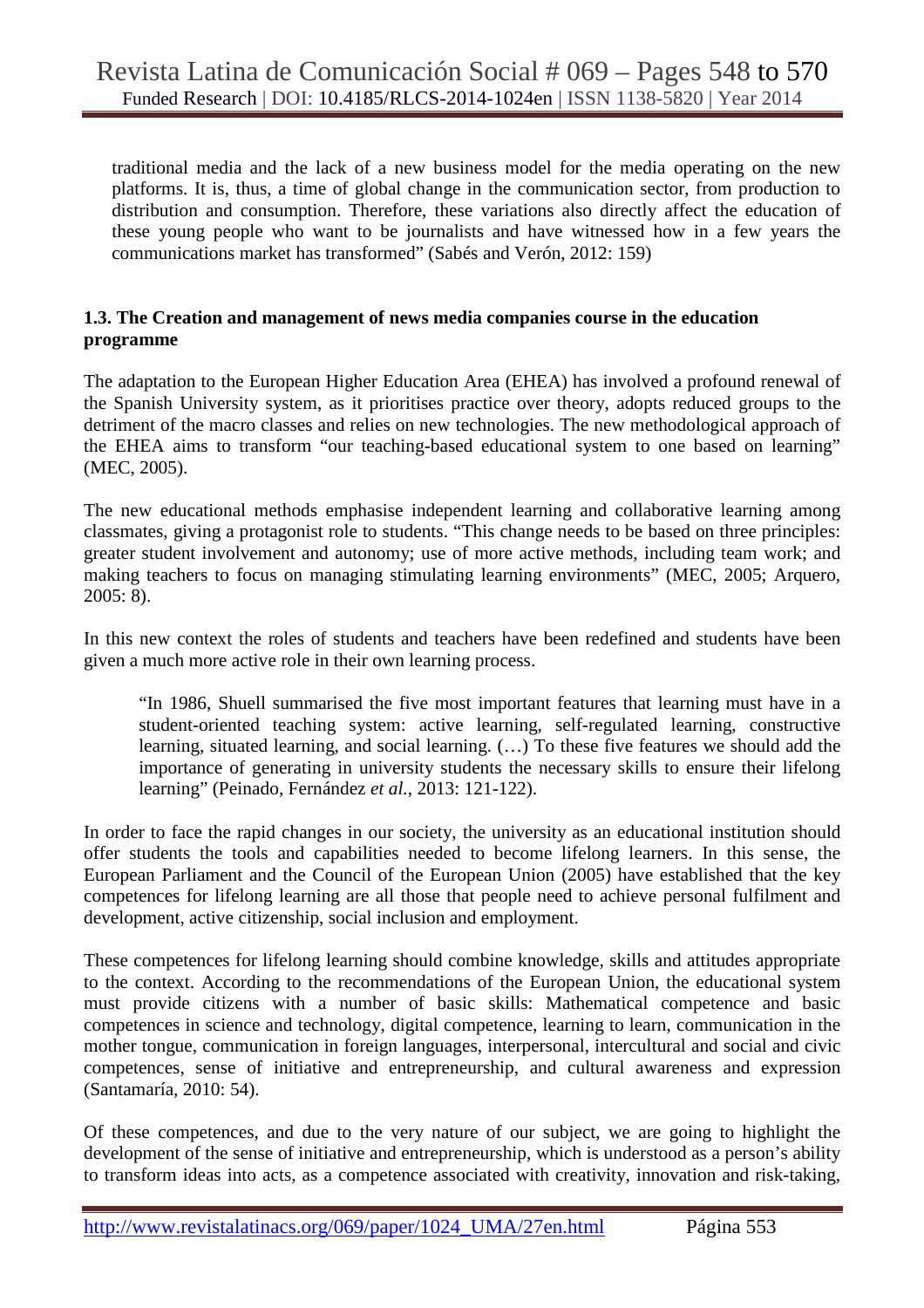and as the ability to plan and manage projects in order to achieve objectives. In addition, this competence is considered the foundation of other more specific skills and understandings that are required by entrepreneurs when undertaking a new social or commercial activity (Peinado, Fernández *et al.*, 2013: 126).

Along this line, the BA degree in Journalism of the University of Malaga (UMA) includes among its specific competences: knowledge of the media structure, business operation and management, with special attention to the media, advertising and PR companies; and knowledge of the different professional profiles and career opportunities of journalists.

With regards to "Creation and Management of News Media Companies", it is a course that is worth 6 ECTS credits and is part of the optional module offered during the fourth year of study, and whose competences include: capacity and ability to create news companies, and skills for the management and organisation of any type of business.

The importance of this course (class) in the curriculum of the journalism degree is that

"the knowledge of the business dimension of the media enables students to integrate themselves professionally and more effectively to these organisations, provides techniques that facilitate students' ability to assume managerial functions in the future and, given the major transformations that social communication is currently experiencing, provides students with alternatives - such as self-employment and other professionals opportunities – which allow students to take advantage of new job opportunities" (Peinado and Fernández Sande, 2011).

The economic crisis of the news companies makes it harder for recent journalism graduates to access decent jobs in the traditional media. Therefore, a professional employment alternative is selfemployment. "Is not a simple task for newly graduates to face new projects, but it [self-employment] is one of the major opportunities that are currently being detected" (Sabés and Verón, 2012: 165).

Campos (2010) highlights that the current economic crisis has produced profound changes in the structure and organisation of the media, in the professional profiles demanded by the media, in the audience's consumption habits, in the media's business model, and even in media's approach to traditional values. However, the crisis has also provoked a strong reorganisation in the media sector and the emergence of innovative ideas, which open new expectations and job opportunities in the journalistic profession. All these changes must be the object of study in the **"**Creation and Management of News Media Companies" course, which must identify the changes, and study the consequences, trends, and professional and business alternatives.

# **1.4. Research objectives, hypotheses and justification**

The objectives of this study are to analyse the methods and results of the optional course titled "Creation and Management of News Media Companies", which is offered in the fourth year of the B.A. degree in Journalism.

The article aims to analyse the effects achieved among students, from the academic and professional points of view, as well as the interest shown by students towards the course's focus and contents. It is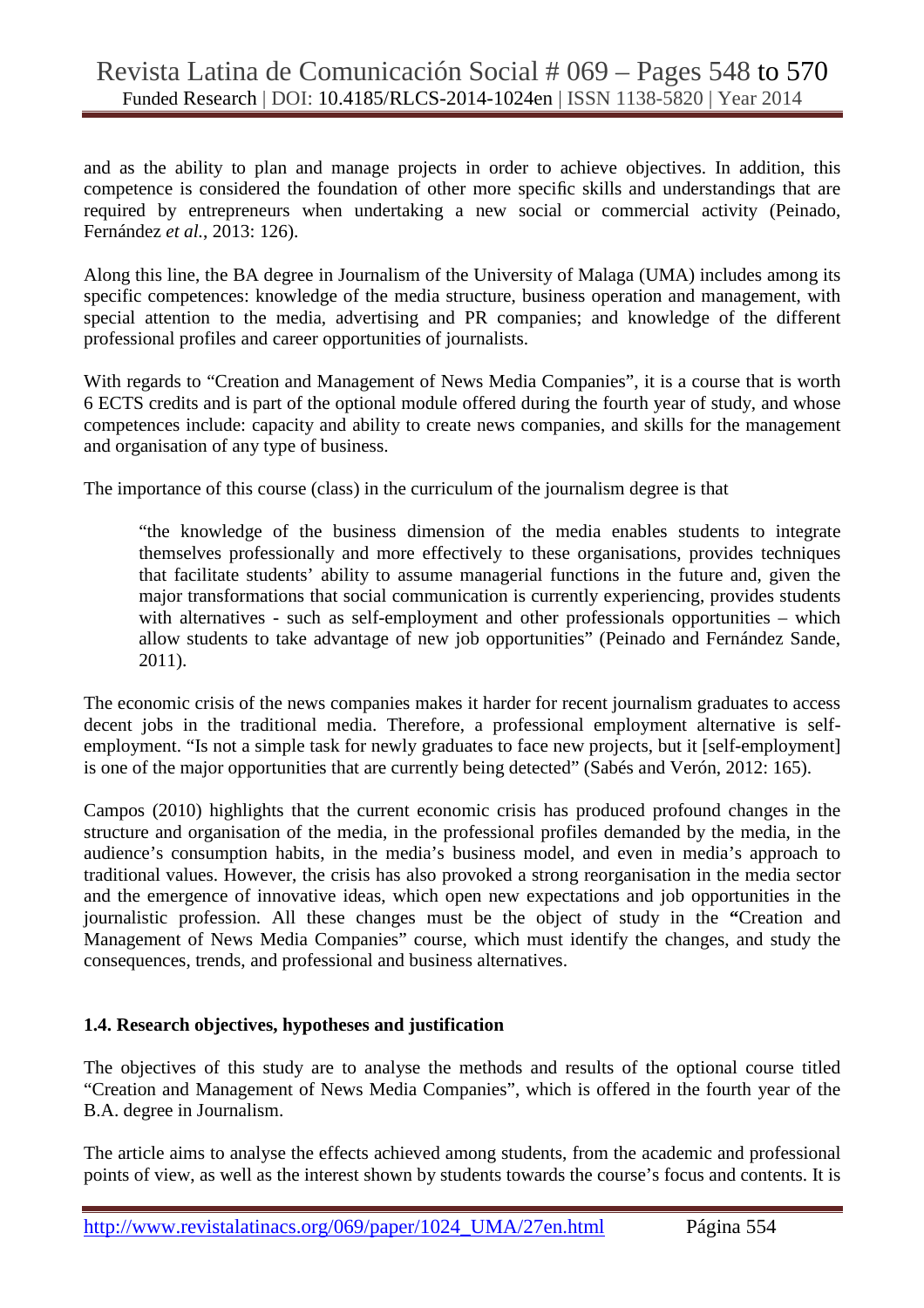also relevant to assess the fulfilment of the fundamental objective of the course: to promote the entrepreneurial and business spirit among future graduates.

This research study is based on the hypothesis that journalism students do not consider creating their own journalistic enterprise probably because they chose a degree in Journalism influenced by the mythification of the journalistic profession and other already mentioned reasons, and that they aspire to be employed by the big mass media companies. However, our second hypothesis is that if students are encouraged during their studies, through a specific course/class that provides them with contents related to business and entrepreneurship, many of them can change their initial opinion and consider self-employment and the creation of a journalistic enterprise as a career opportunity.

The third hypothesis is that in order to achieve this change in students it is necessary to provide them with greater education in economics and business applied to the journalistic profession, as demanded by the students themselves.

#### **2. Methods**

The method applied in this study is the case study. In particular, we examine the results of the course titled "Creation and Management of News Media Companies", which is part of the B.A. degree in Journalism offered by the University of Malaga.

In the 2013-2014 academic year, 58 of the 60 places available for "Creation and Management of News Media Companies" were taken (by 30 male students and 28 female students). Three of the students enrolled in the course were part of the Seneca and Erasmus Mundi programmes (two and one, respectively).

The method proposed for the teaching of this course was as follows. Students had to complete an individual assignment (worth 30% of the final grade), which consisted in producing a written or audiovisual news story or interview about a recently-launched news media company, preferably launched during the economic crisis (2008-2013), based on research on the Internet and/or in-depth interviews. The content of the work had to be related to the contents covered in the course's syllabus: business funding, conception of business ideas, business organisation, distribution and structure, analysis of the competition, etc.

In addition, we formed groups of up to five students for the development of an original journalistic enterprise project, which had to be viable in today's society, had to describe its legal form, had to include an analysis of the environment and the competition, marketing, dissemination and funding strategies, budgets, a feasibility plan, etc.

The remaining 10% of the evaluation was divided between participation in class and in the discussion forums of the online campus, and voluntary participation in a role-playing game, which consisted in investing an amount of money in the stock market so that students become familiar with this type of operation.

The results of the implementation of this new teaching method were assessed by means of direct observation of students' daily work in class and tutoring sessions, as well as the analysis of the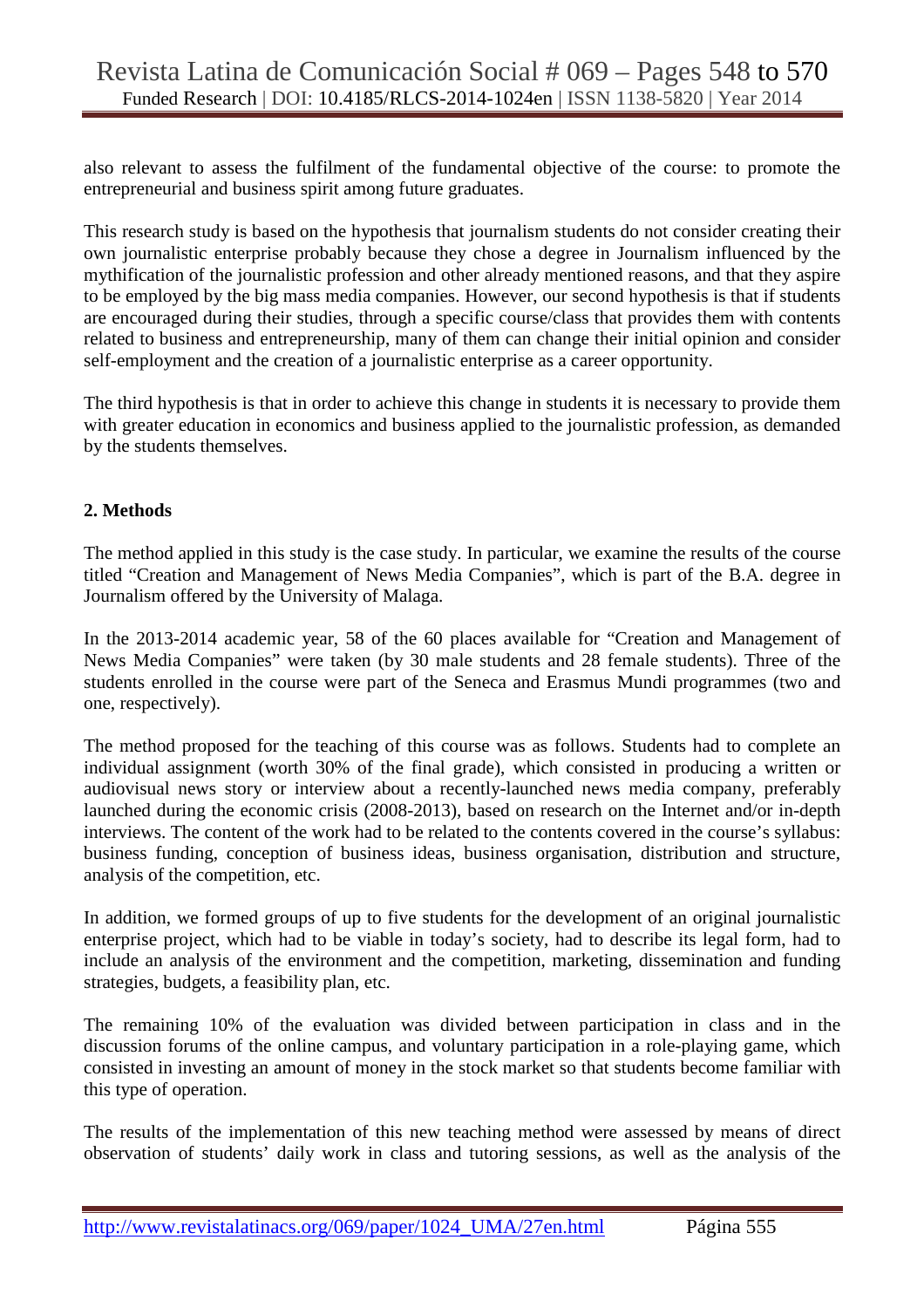academic results achieved by students. In addition, an online survey was applied to students to investigate their perceptions of the course.

This survey included seven closed-ended questions, which could only be answered with "Yes" or "No". These questions aimed to measure students' interest in the course and the fulfilment of the course's objectives and to know whether students would recommend the course to students from junior years. Thus, students were asked whether they considered the possibility of starting a news media company before taking the course and whether they would consider this possibility after having taken the course and in light of the knowledge acquired. The questionnaire also included two 1-10 scale questions (10 being the highest score) and investigated different concepts related with the course and the main difficulties encountered in its development.

Finally, students were asked about the motives and preferences when it comes to choose the theme of the business plan, in order to assess their degree of interest, their relationship with the local environment and their professional preferences.

The survey was conducted among those students who showed an active participation through the course. Thus, 54.16% (or 26) of all enrolled students answered the questionnaire.

Subsequently, we organised a discussion group with 10 students enrolled in the course (six females and four males) to delve into some of the issues raised in the survey. The discussion lasted two hours and was coordinated by a professor who introduced several questions, which each participant answered freely. The discussion was very enriching and served to detect criticisms about the development of the course and the coordination between disciplines, whose contribution can improve the entrepreneurial projects.

# **3. Results**

#### **3.1. About the course**

"Creation and Management of News Media Companies" is an optional course that is worth 6 ECTS practical-theoretical credits and is offered in the fourth year of the BA degree in Journalism. This course explores basic business concepts that any news media manager must know. This course is designed for those students interested in news media management, from managers of any level and area (marketing, human resources, production, writing, etc.). In this sense, the course adopts a practical and didactic approach and each of the topics includes case studies and exercises that help students understand the theoretical contents.

The objective of the course is to make students capable of designing projects to start a news media company, within the existing Spanish legal and economic framework, so that the project can be actually implemented in today's society. To do so, the teaching of the course includes a series of conferences and lectures conducted by Spanish experts in the creation of news companies, such as the Young Entrepreneurs Association (*Asociación de Jóvenes Empresarios*), the Chamber of Commerce, the Business Confederation and public institutions like the Municipal Institute for the Promotion of Employment (IMFE) and Promálaga, in order to bring the business environment closer to students.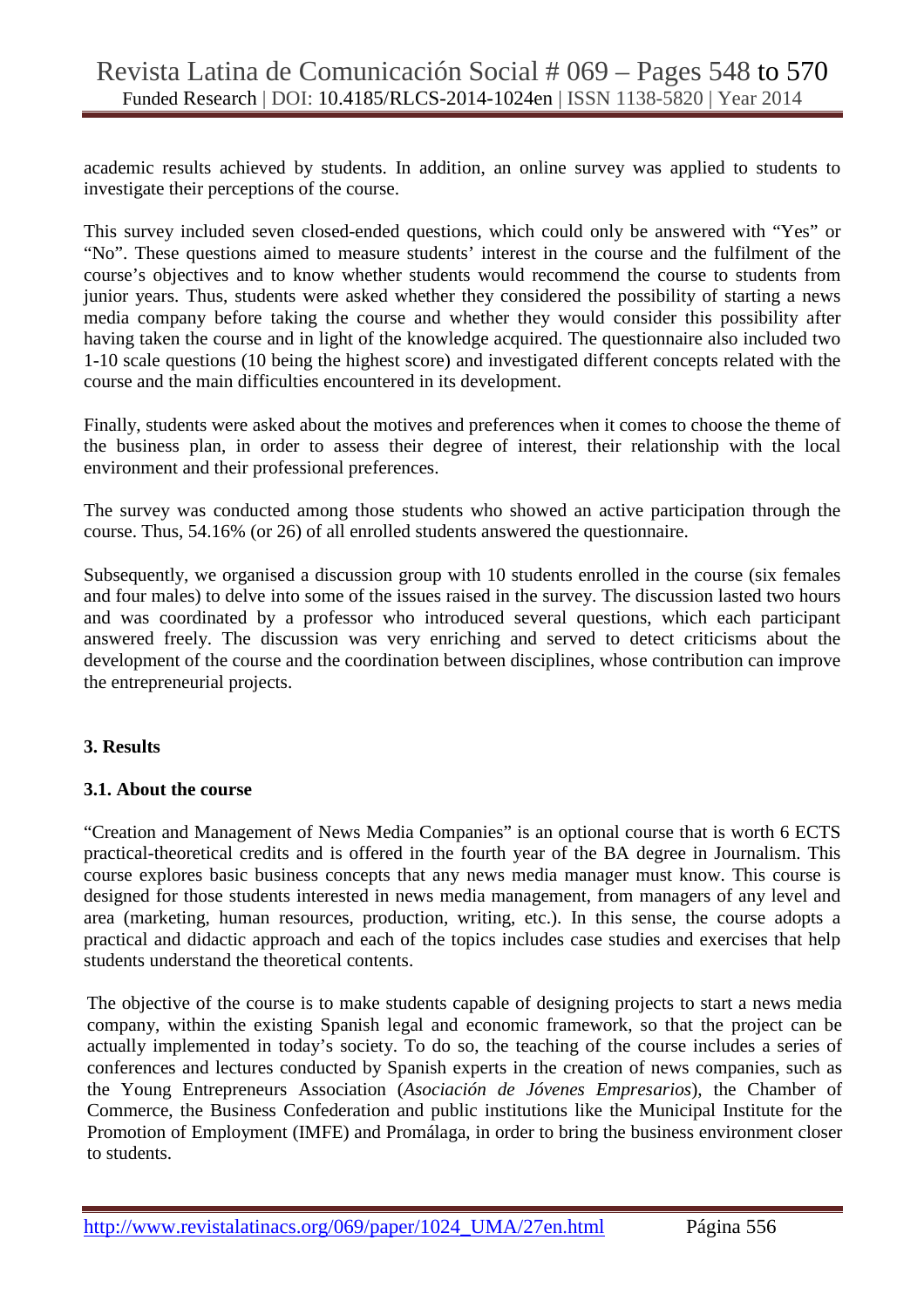Likewise, teaching is based on the real experiences of previous editions of this course, and even searches for synergies with similar courses offered in other degrees of the University of Malaga, in order to integrate journalism students in the business projects of other study programmes and disciplines, to promote and encourage the incorporation of students to the labour market. In this sense, the course proposes that students should acquire the following specific skills: capacity and ability to create news companies and to manage organise any type of business.

As noted in the methods section, students should complete two main assignments: 1) to individually develop a news story or interview on a newly created company; and 2) to develop a journalistic enterprise project proposal. This last assignment requires students to present a viable project and to address the main aspects of a business project (its legal form, the analysis of the environment and the competition, marketing, broadcasting, and funding strategies, budgets, feasibility plan, etc.)

Regarding the evaluation of the course, most students valued their experience with the course very positively. In fact, 100% of the respondents considered both the course and its contents to be very interesting, and 95.6% would recommend it to other students.



**Figure 2. General assessment of the course (1-10 scale)** 

Source: Authors' own creation based on the results of the online survey applied to students through the virtual campus.

In this sense, the focus group participants highlighted the connection of the course with the reality of the journalistic profession. In addition, several participants stated that after having completed this course they have considered the idea of creating their own journalistic enterprise, although some confessed that they had already thought about it before taking the course. Other participants also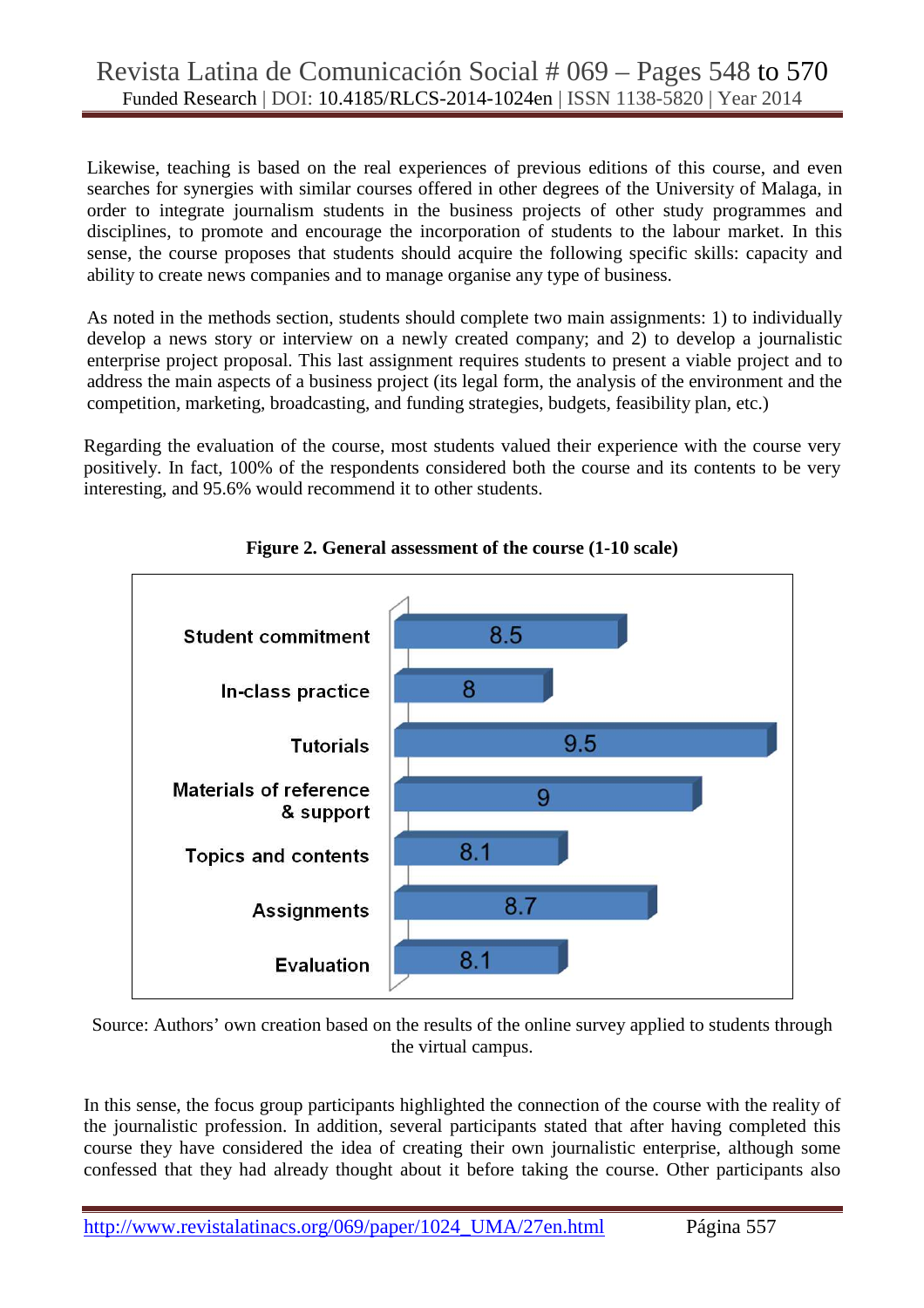emphasised that, while the duration of the course (four months) was a very short for this type of content, they got a global vision of the business world, centred in the field of communication. Students have also pointed out that in this course they have had the possibility of putting into practice the knowledge and skills acquired in other classes, thus highlighting the transverse relations between courses.

Student 9. "More than theory, in this course we've seen what's out there, and we have liked the practical nature of the course"

Student 3. "Thanks to this course, some of us have thought of the possibility of becoming our own employers. You can create a company and stop looking for a job. And we can work on what we like and make a living out of it"

Student 1. "I think the best of this course is that at the end you get a full understanding of the news business, from its creation to designing its dissemination plan, identifying its publics, and examining its feasibility. In other words, we have seen the reality that's out there"

Student 4. "[the course] has given us a more transversal vision and understanding of the concepts examined in other classes"

With regards to the assessment of the students (Figure 2), students highlighted the importance of teachers' tutorials and the materials of reference and support (web pages, videos and audio files, etc.), which were provided through the virtual campus. These aspects received scores of 9.5 and 9, respectively. These scores were similar to the ones given by most of the focus groups participants, who also highlighted the good quality of the tutorials and the utility of the provided materials, although some recognised not being able to take full advantage of the course.

Student 3. "Group tutorials worked well because they allowed us to analyse the errors and approach of the assignments"

In terms of the evaluation of the assignments proposed by the teachers, they received an average score of 8.7 out of 10. As we confirmed in the focus group, students had a positive experience, both with the individual assignment and the journalistic venture project proposal. Even so, in this global assessment, students also shared self-criticism, especially in such aspects as the choice of the theme of the journalistic venture project, since several groups were guided more by their personal preferences than by the career opportunities and the needs of the market.

Student 6. "I saw the individual assignment very useful, because it is very useful to access new media, because it gives us new points of view, information on how to shape our company..."

Students 3 and 4. "We choose the project on culture, because it was a field that we liked, and because we thought that it was a strong sector in Malaga and had a greater niche market. Another thing is the actual demand on the streets. Although needs should also be created."

Students. "Our choice was based on preferences and interest in dominating the theme"

Student 1. "The topic of our project was chosen because we wanted to do something truly real and because we believe that our project does not exist in Malaga."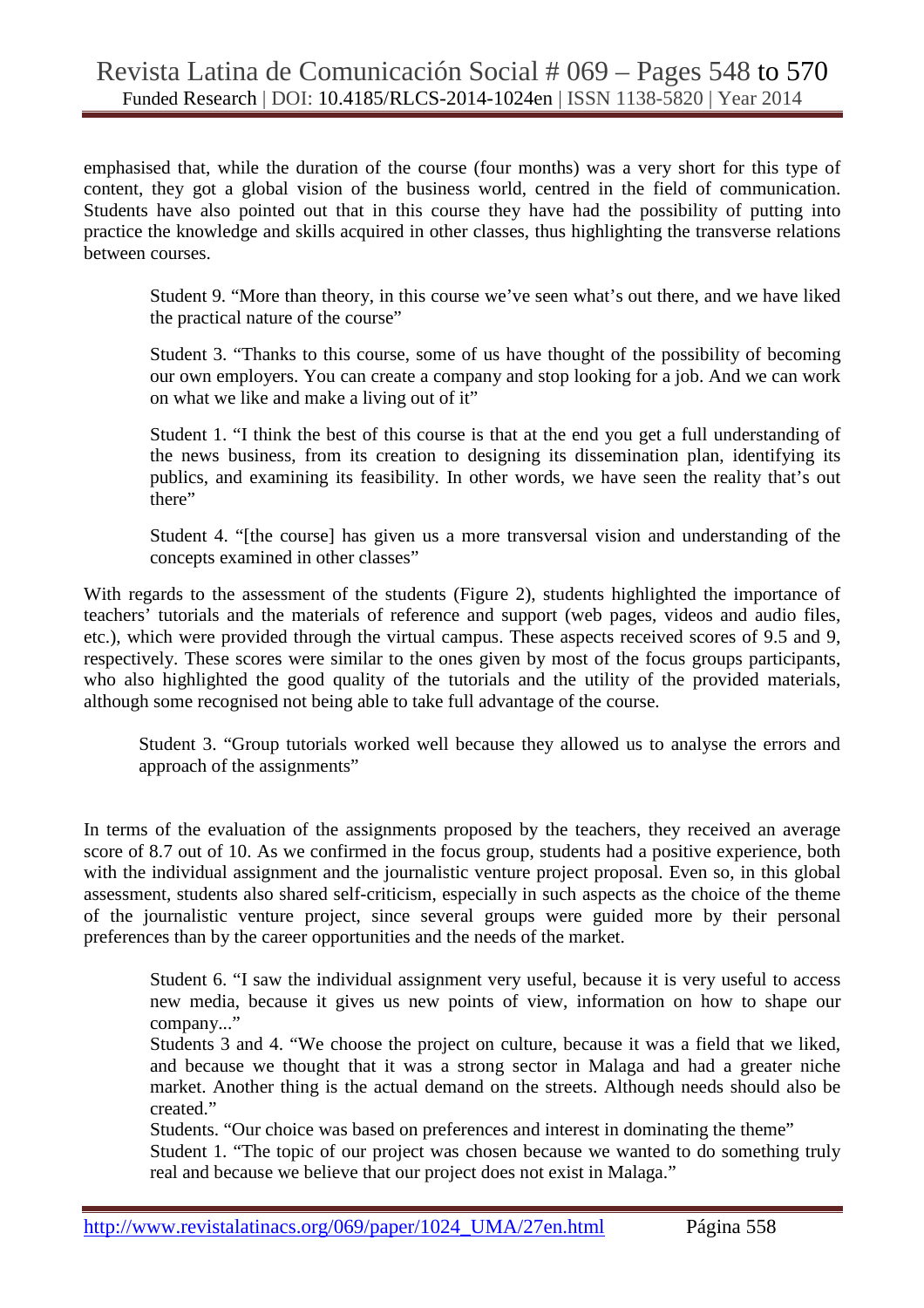Student 8. "I did it because there is nothing on the market [like it] and because the only case I know does work but also has deficiencies."

Student 5. "I had the idea for some time. And we believe that there is nothing [like it] on the market, so it can have a niche market. And, it is possible that we will implement the idea later".

Focus groups participants also proposed some changes in the assignments, which in their opinion would improve the course. Thus, for example, they suggested bringing forward the deadline to hand in the individual assignment and to analyse the results of this assignment in class, in order to enrich the subsequent team project assignment. Similarly, one self-critical student recommended that teachers should stimulate and reward creativity in the formats used to present the assignments.

Student 5. "I would bring forward the delivery date of the individual assignment because it could give you many ideas for the business project."

Student 1. "I think it would be a good idea to analyse in the class examples of the projects that have emerged in recent years."

Student 5. "[we should] dedicate a class to highlight the conclusions drawn from the interviews and the news stories about the companies that emerged during the crisis."

Student 5. "Doing the final work in phases seems a good idea, but I would take more advantage of the practical classes about the analysis of the competition, budgeting..."

On the other hand, students evaluate their level of commitment with the course with a score of 8.5. Regarding the evaluation system, students generally agreed with teachers' approach, but some students considered that, in terms of the team project assignment (a journalistic enterprise project proposal), the weight or the importance given to students' assessment of the proposal to decide its final grade is excessive, considering that some students may base their assessment of the work more on their relationship with authors (the friendship factor) than on the quality of the proposed project.

Student 3. "I like the evaluation method. I like being assessed by both teachers and classmates. We are young and our way of thinking is the same and age-based affinity always provides ideas and the evaluation is interesting in this sense. It helps us to manage the project."

Student 1. "I approve of it, as long as students don't let themselves to be influenced by friendships when evaluating their classmates."

Student 3. "We must be responsible in the evaluation and don't let ourselves get carried away."

Student 8. "Having several projects on the same topic helps you, because there is more competition and you see the errors and strive to set your project apart..."

Student 2. "The situation of job insecurity affects us a lot and that is why we are more critical and we are more aware when assessing the projects."

At the end of the course, most students recognised that it was helpful, to such an extent that, before taking the course only 39% had ever consider the possibility of launching a journalistic enterprise and the rest (61%) never thought about it; while now, after completing the course, 91% of them does consider this option as a career opportunity. This is a fact to keep in mind, especially during the current crisis, in which the options of specialised "micro-journalism" are greater than the options job opportunities offered by multimedia groups.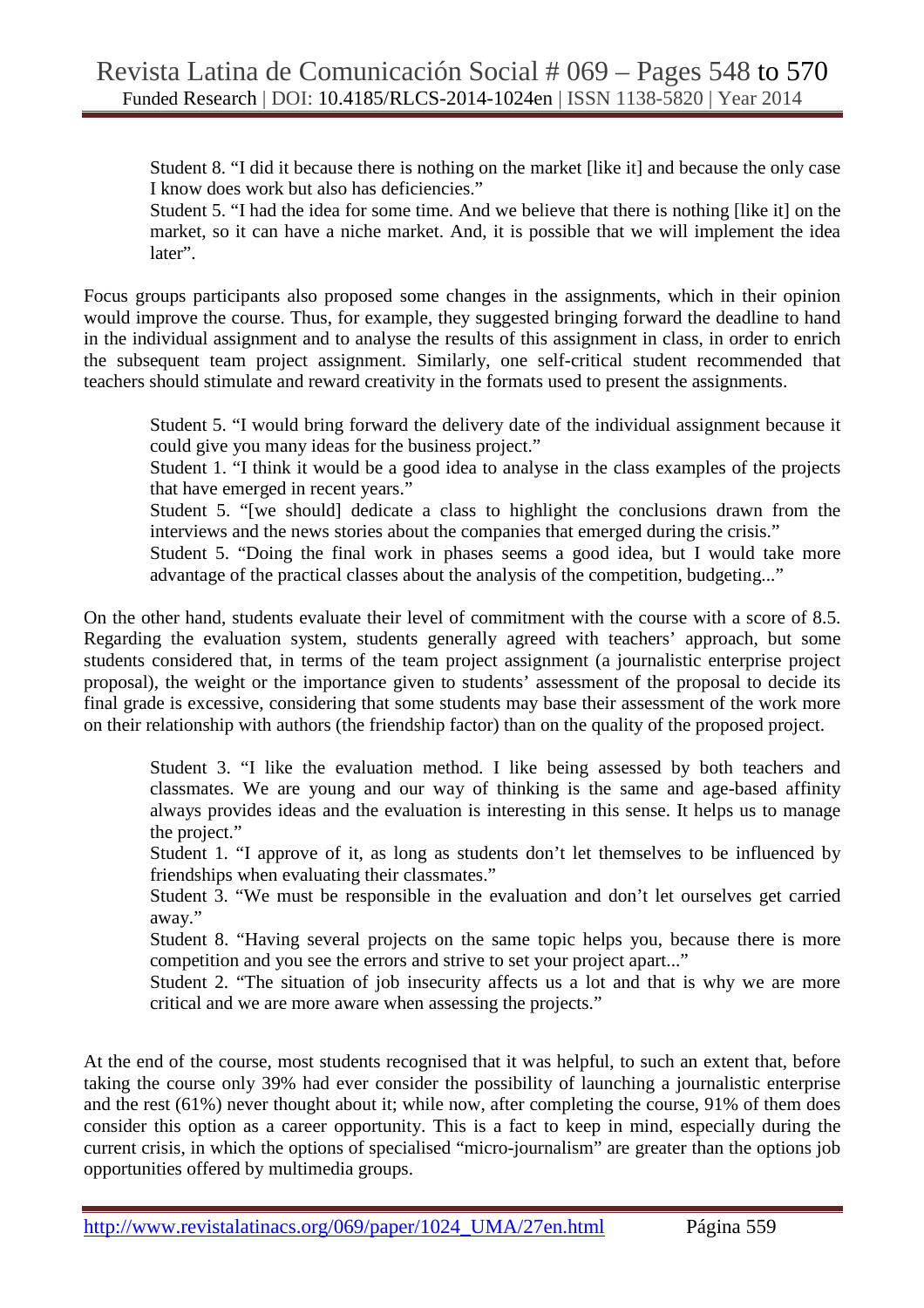**Figure 3. Having completed the course, would you consider launching a journalistic enterprise?** 



Source: Authors' own creation based on the results of the online survey applied to students through the virtual campus.

Student 3. "It didn't occur to me because before I wanted to work in an existing media company, and to gain experience before considering this option. However, during the course… with the assignments and the talks, I became slightly interested. Then we thought about finding a niche market that was not too unexploited, and why not? This can open up other possibilities at a time of uncertainty."

Student 4. "Up until the fourth year we did not have much knowledge on how to start a company, or knew that this was also an option for journalists. When you start your degree you don't think about starting a project from scratch."

Student 3. "The contents were initially unrelated to our study programme, but once you get to know the other side of the profession, you begin to consider it for you."

Student 5. "Whether in a real or artificial way, at some point we all have thought about starting our own journalistic enterprise. Once you complete the course you have much more knowledge, but in the end what matters is the economic viability. This is basic in any company."

Student 1. "Yes, we had considered it before. Because we liked the idea of creating a more social medium that addressed the issues ignored by the institutional agenda, such as the environment and social issues. A media company more focused on a reduced population or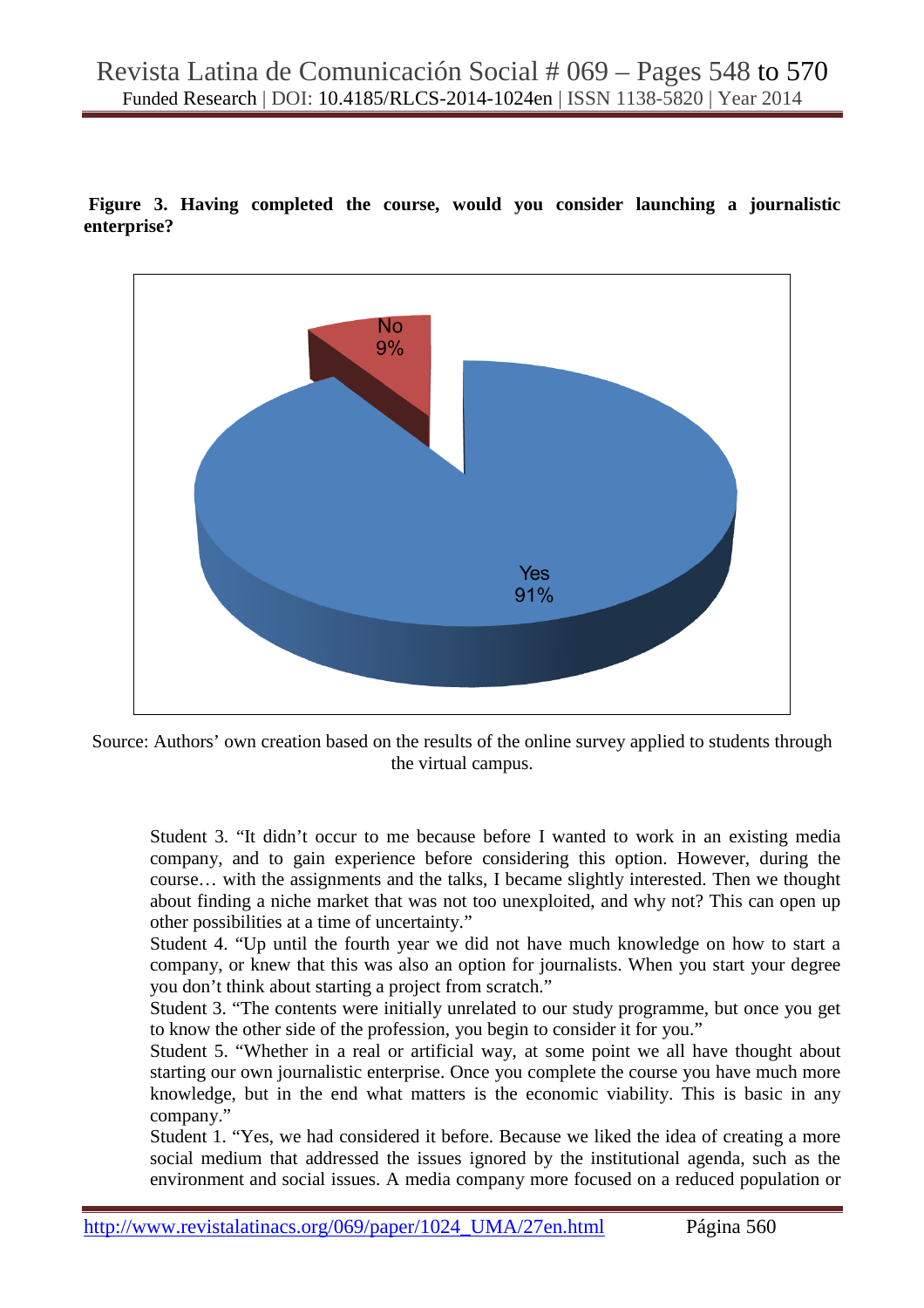segmented by micro-themes, by the city districts... The course helped us to better understand this possibility."

Student 2. "Yes, we had thought about it, prompted by the circumstances of uncertainty in the profession, since it is difficult to even get internships. We had thought about creating a medium of this type, and after having completed the "Creation and Management of News Media Companies" course we are more motivated than before."

Student 6. "Learning about the public aids, grants and incentives and the new forms of funding... and all that stuff is good for us, and gives us another point of view. We did not know they existed. No one had put us in contact with this reality."

Student 5. "The economy is a conditioning factor when thinking about creating a company. If you don't have support, it is likely the project will not materialise. Obviously, the first thing is the idea, an idea that works and can be profitable in a reasonable time."

Student 7. "Without economic viability, the project becomes a hobby instead of a company" Student 2. "I think that the first thing is the theme… to find a theme that works, and then to search for profitability."

The previous information confirms the first two hypotheses of the study: that before taking the course journalism students did not consider self-employment as a career option, probably because they chose this degree influenced by the mythification of the journalistic profession; and that if students were encouraged during their studies, through a specific course focused on providing business and entrepreneurship-related content, many students could change their mind and consider starting a news media company as career option.

With regards to the performance of students in the four-months-long course, in general terms it can be considered satisfactory, taking into account the final grades. Of the 52 students that took the course in the round, 51% obtained a remarkable grade; 19% an outstanding grade (three of them graduated with honours); 12% a passing grade; and 10% dropped from the course (most of them for not delivering or not delivering on time their individual assignments).

# **3.2. About the individual assignment**

One of the assignments given to students for their evaluation was the production of a written or audiovisual news report or interview about a journalistic enterprise that was launched during the economic crisis (2008-2013) and was still in business during the course. This section, titled "How to create a company and survive in the process", had as its main objective to motivate students and to awaken their interest in the course and its contents, since this assignment could help them understand how new journalistic enterprises keep on emerging despite the complex economic situation.

The objectives of this activity were: first, analysing different elements and contents included in the course, such as the legal form of the companies created, the analysis of the context, their strengths and weaknesses, their forms of funding, successes and failures, etc.; and second, to make students become familiar and involved with the documentation required to launch a business project.

Thus, initially the faculty listed, in the online campus 28 examples of news companies created from 2008 to 2013 in Spain, and then the students completed this list, thus increasing the choices to 39 companies. This list was later completed with the lists published in the "2013 Annual Report of the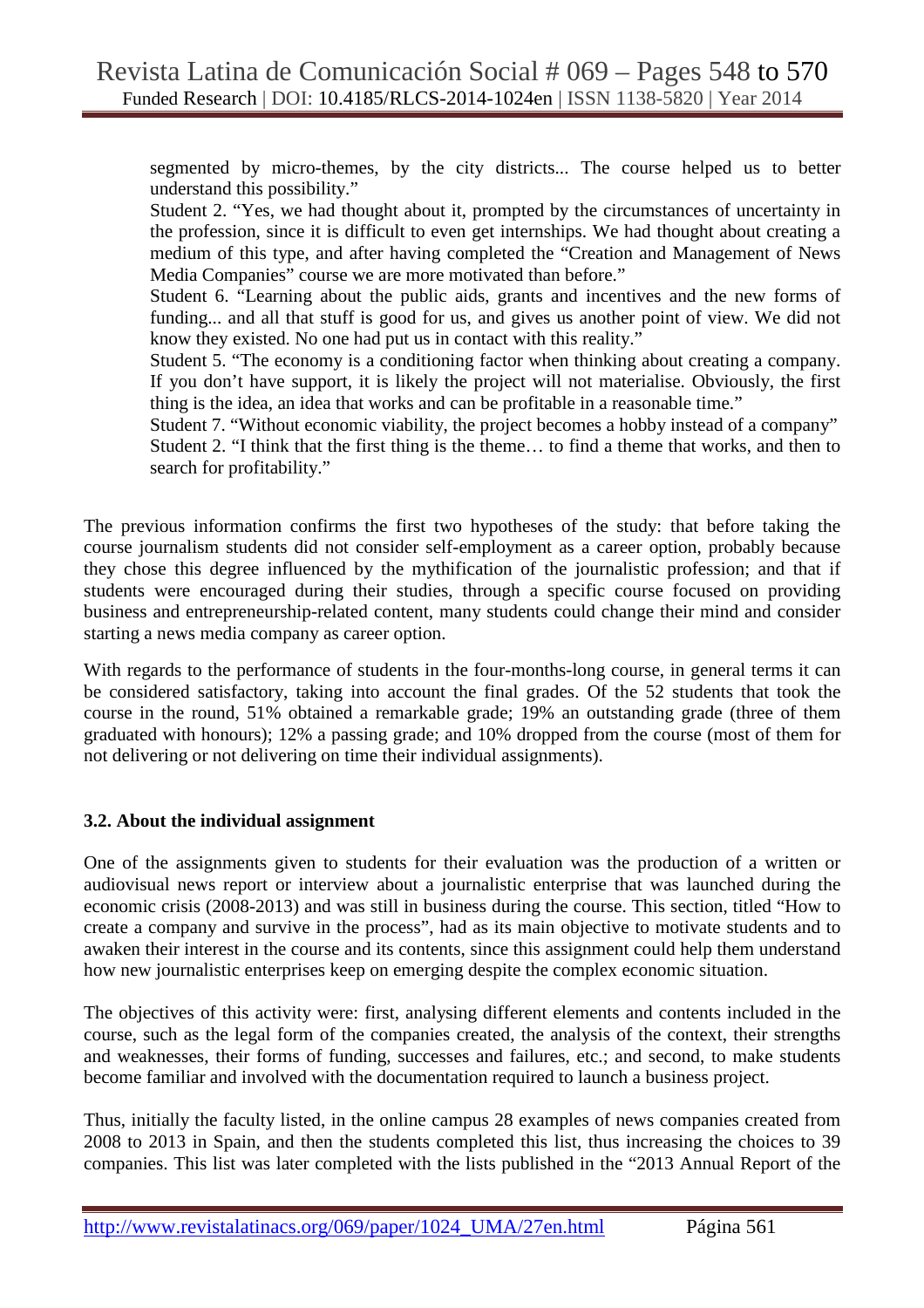Journalistic Profession" (*Informe Anual de la Profesión Periodística 2013*) and Juan Luis Manfredi's blog (*Periodismo emprendedor)*.

The average score obtained by the class in this assignment was 6.88 out 10, and in this regard it is important to note that in general terms the content of the works are decent, but only 59% of the students opted for a more elaborated and advance presentation in printed and audiovisual formats, and this influenced the final average grade.



# **Figure 4. Individual assignment. Preferred themes.**

Source: Authors' own creation based on the results of the online survey applied to students through the virtual campus.

Thus, most enrolled students opted to perform this assignment about newly created media companies dedicated to provide general information (23%), and news companies specialised in arts and culture (23%). On the other hand, 13% of the students did the assignment on sports media and 8% (economic) on micro-local media. Very few students worked on scientific news and communication consulting media companies: 4% and 6%, respectively.

With regards to the presentation format, 26% presented the assignment in audiovisual format (16%) in a video shot and edited by themselves) and 10% a "radio show" format, with music and spoken descriptions, also of their own creation. Meanwhile, 33% chose to present their work in a newspaper format on a page edited with *QuarkXPress*, and the rest in an unedited Microsoft Word document.

Regarding the difficulties encountered in the assignment, several students pointed out that they had no luck when trying to obtain information from the people working in the media companies that were launched during the crisis and that most of these people were unwilling to collaborate with them.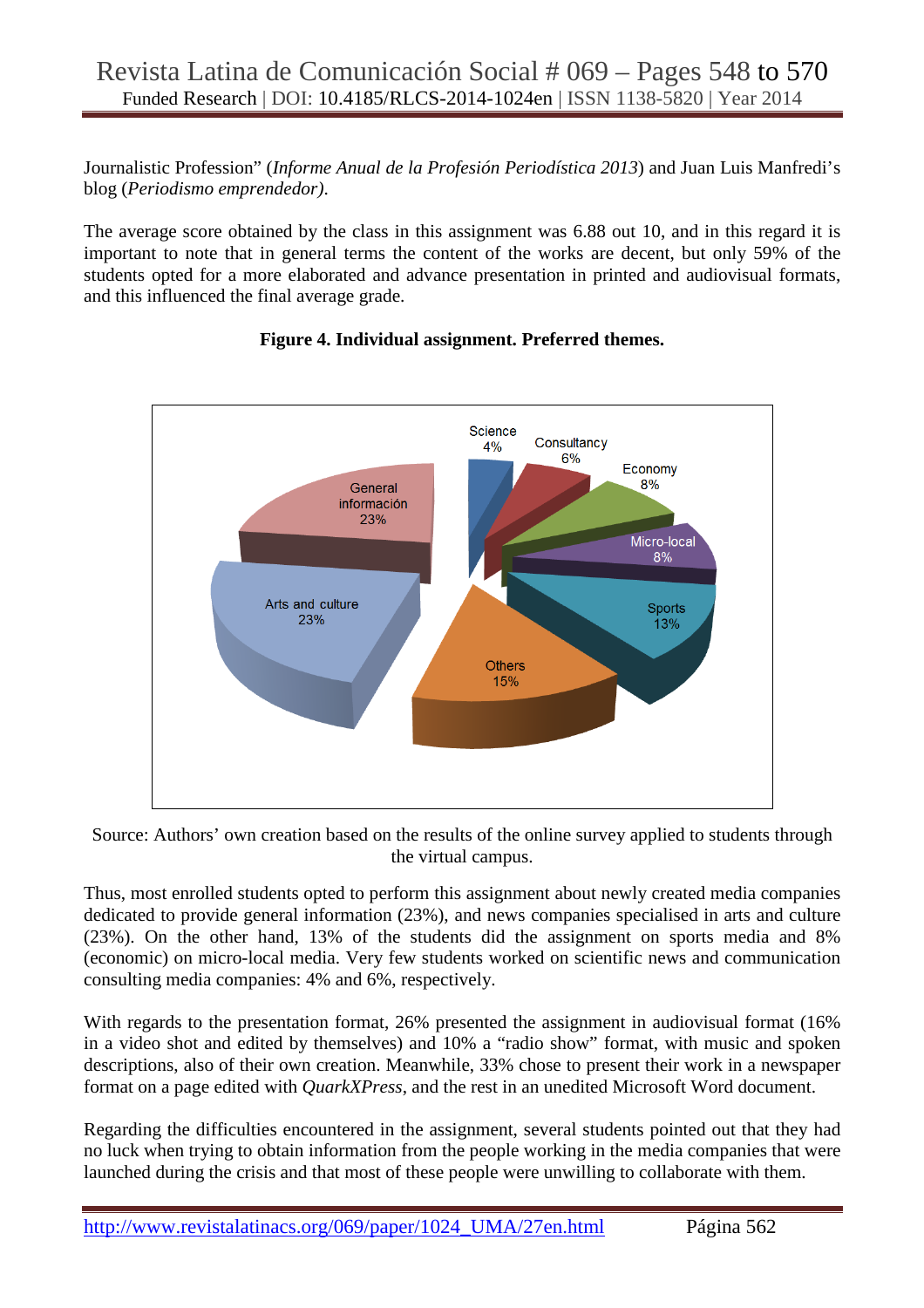Students. "We had difficulties to contact the new media companies… we are assuming that it was due to bad timing"

Student 5. "In my case, I had problems and lack of cooperation. They even told me that not even auditors asked so many questions..."

#### **3.3. About the journalistic enterprise team project**

As mentioned, the team assignment consisted in drafting a journalistic enterprise project proposal that was feasible in the current Spanish economic and legal framework. For this assignment we created 16 working groups of 4 to 5 students each. In this assignment, students had to propose the mission and vision of the company, its legal form; to provide an analysis of the context, coverage and competence of the company, its dissemination and marketing plan; to define its news sections, content and services; and to develop a budget and a financial viability plan.

The best entrepreneurial projects proposed by students include: several online magazines focused on cultural and entertainment contents (*Culmumanía, Cultura Próxima, Cultura Somos, Changuay, Recorre Málaga*), on general and local information (*Faro XIX, Zoombuzz* and *Crónica M*) and on sports (*11 amigos*); a university newspaper for Erasmus student (*Not so far away*); an online magazine focused on human journalism and people's stories (*Yast Amazing Stories*); a local online radio station (*Radio 29*); a fashion magazine (*Pasarela España*); an educational magazine for teens (*Entérate*); and a communications consultancy company (*Socialwords*).



#### **Figure 5. Motivation of the selection of the theme of the journalistic enterprise**

Source: Authors' own creation based on the results of the online survey applied to students through the virtual campus.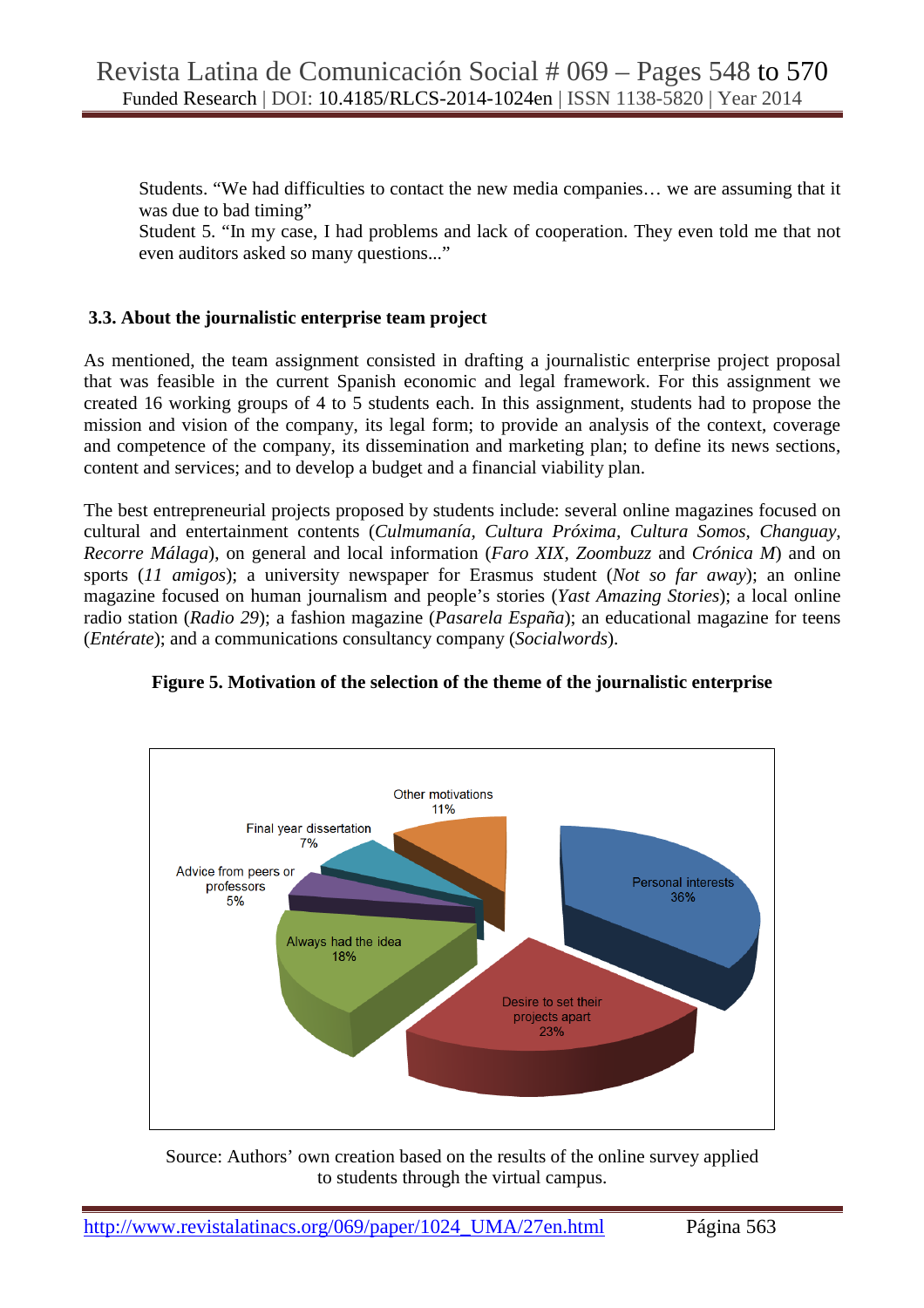The choice of the theme of the journalistic enterprise proposed by students was guided by different motives: 100% of the groups were motivated by personal interests; 62.5% was motivated by the desire to set themselves apart from other projects and companies; while 50% mentioned that they had always had the idea of creating a similar company.



**Figure 6. Most difficult sections to complete in the project (on a 1-10 scale, 10 being the most difficult)** 

Source: Authors' own creation based on the results of the online survey applied to students through the virtual campus.

The sections of the project proposal that students found the most difficult to complete were the budgeting and viability plan as well as the analysis of the context and the competition. These findings confirm our third hypothesis: there is a need to improve the economy and business knowledge among journalism students, which makes us reflect and consider the content of the course.

Students. "The biggest difficulty was to plan the budget. We have a significant deficiency in economy and it is not easy to balance revenue and expenditure. It is also difficult to estimate the feedback that we would have."

Students. "The analysis of the competition and the context was complicated. We need to learn more about tools and sources of information to document us."

Student 1. "It is not always easy to find tools to assess the competition."

With regards to the section about the company's budget and planning, we agree with Goyanes Martínez, Peinado and Miguel (2014), who have carried out a thorough review of the scientific literature on the different business models of the digital press, and propose its study from three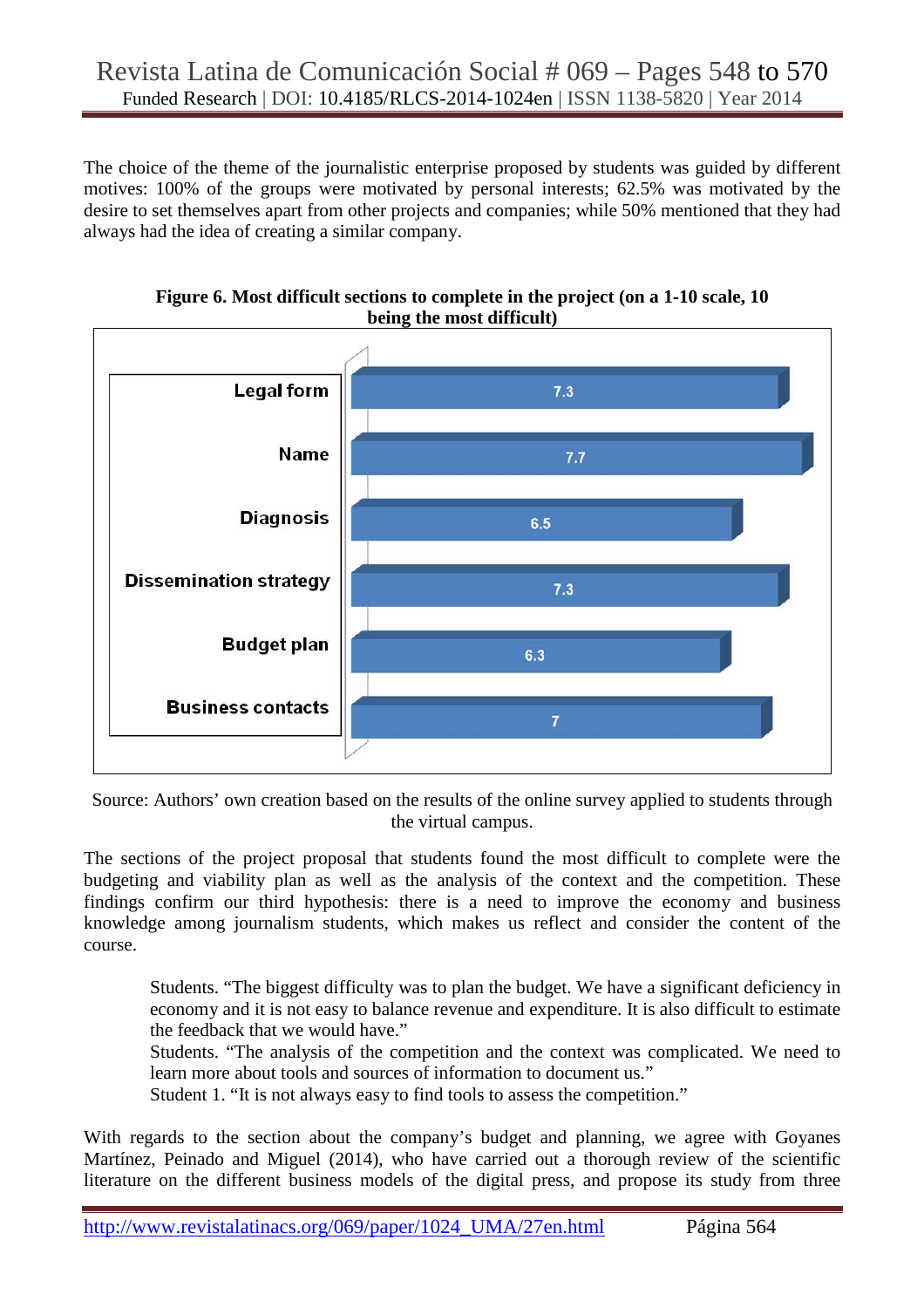different areas: a better understanding of the concept of business model and a consensual classification in the digital press; the use of more sophisticated and rigorous statistical techniques in order to study the business models of the digital press and all of its levels of analysis; and the combination of theoretical frameworks that link management and journalism studies. In this sense, the teachers responsible for the course plan to further develop these aspects in the coming academic years.

We also support the proposal of Ortiz Sobrino (2012), who argues that the training contents of the EHEA should provide students with the knowledge and competences that will allow them to work in the new convergent and multimedia context, and to this end highlights the importance of identifying students' professional motivations, expectations about university studies, and identity features in relation to media consumption. In this way, Ortiz Sobrino argues, the contents and teaching methods can be better adapted to the needs of the students so we can prevent their professional failure and stop them from dropping out of university.

Thus, by delving into these aspects which students found to be the most difficult (mainly the definition of the business model and the analysis of the context and the competition) and by identifying their professional motivations and expectations, we could help students to improve their performance in the course, and to produce better, more-defined and, therefore, more successful projects.

As mentioned, the business project, worth 60% of the final grade of the course, was evaluated in the following way: A grade was given by the teachers of the course, with a final value of 30% of the qualification; a grade was given by the whole class after the projects were presented and published on websites, blogs and social networks; and a grade was given by the members of the team presenting the project.

Thus, the average final grade of the class in this assignment was 7.77 out of 10. However, if we look at the average grades awarded by students and professors we can see that students were, in general, more critical of the projects and gave an average grade of 6.5, while professors gave an average of 8.07. For their part, the team members graded the project internally with an average of 8.5.

As a final reflection, it should be noted that in general the motivation of students with this assignment was quite high, to the point that each team attended the tutorials in seven out of eight occasions, and individual students attended the tutorials in 5 out 6 occasions, motivated primarily by the interest in continuing with the project after the course. This idea reinforces the second hypothesis of this research study: if students are encouraged with contents and courses that are related to the creation and management of news media companies and offer alternative career opportunities, it is likely that many of these students will consider the option of creating a journalistic enterprise.

As a teaching support tools and as a complements to the virtual campus, Twitter and Facebook were also used throughout the course as tools of internal communication for the class. In the case of Twitter, we created a list with the enrolled students and teachers, who used the hashtag #CyGEmpInf to track information related to the course. In this case, Twitter was used mainly as a news board in the first phase of the course, and both students and teachers (even teachers of other courses) shared links to articles, initiatives, projects and bibliography of interest to the course. Debate between the media professionals from the province of Malaga and the students was also encouraged.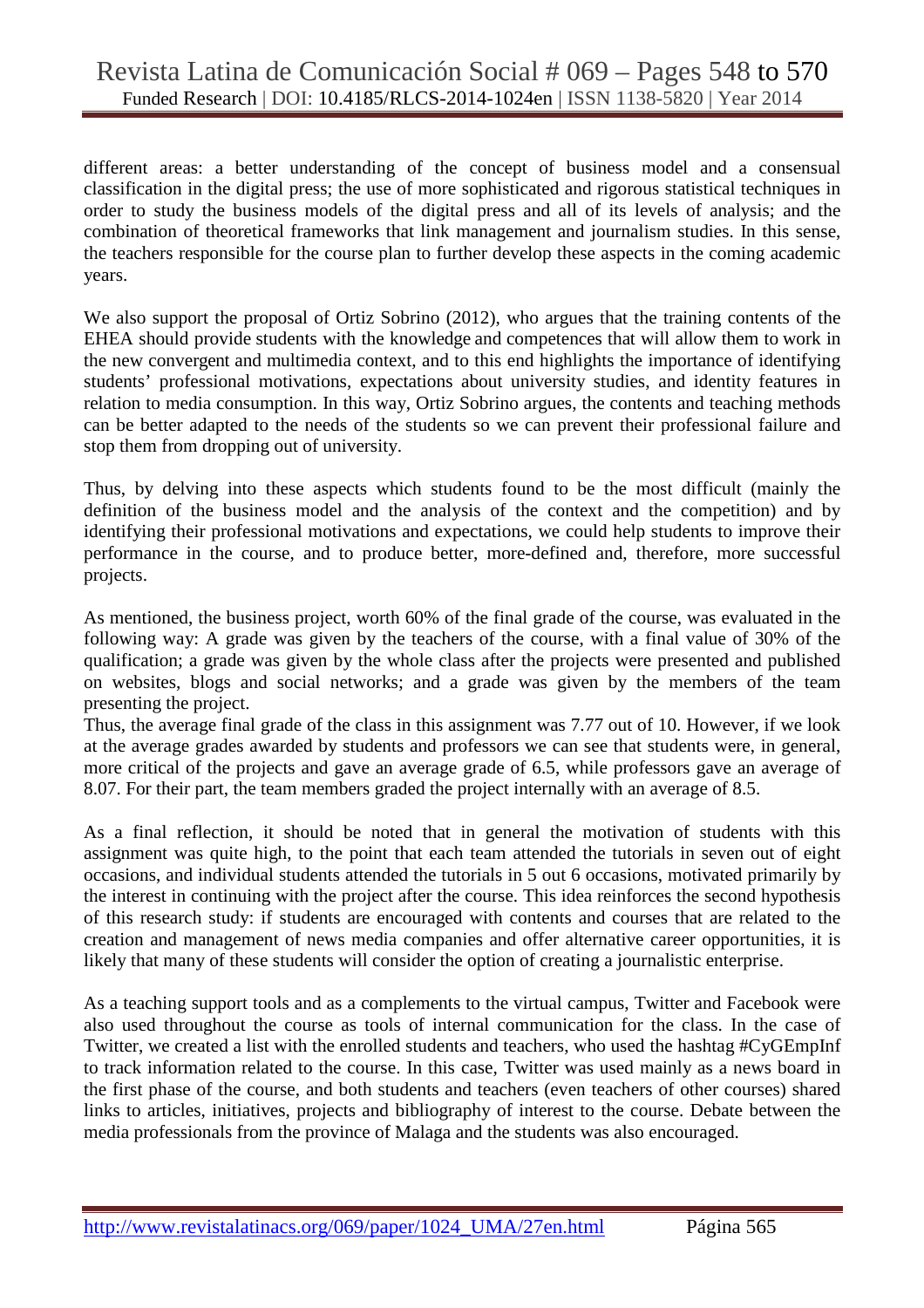

 **Figure 7. Grading of the business project** 

Source: Authors' own creation

In the second phase of teaching, once the business projects of each group had been developed and implemented, Twitter was also used for the presentation of the initiatives and even for the dissemination plan of each project, always with the aforementioned hashtag so that the information could be followed by the rest of the class. Thirteen of the business projects proposed by students in the course created a Twitter profile to disseminate the initiative among the class.

In addition, during this stage a Facebook page was created and each team used it to promote its business plan among the classmates. All students enrolled in the course continued as fans of the Facebook page of the course, which was exclusively used for the dissemination of the journalistic enterprise projects. Thus, all groups shared links to their websites or blogs, ads promoting their projects, and their corporate identity to advertise the project, a corporate presentation video or simply posted messages directed to their classmates.

Facebook was probably the social network that motivated students the most, since most of them have a Facebook account and use it more than other social networks. Most of the teams opened their own Facebook page to advertise their projects among their classmates and followers. Most students also shared their projects on their personal Facebook page, which generated interest in some cases.

# **4. Conclusions**

Based on the literature review and the analysis of responses given by the students in the survey and the focus group, it seems clear that courses such as Creation and Management of News Media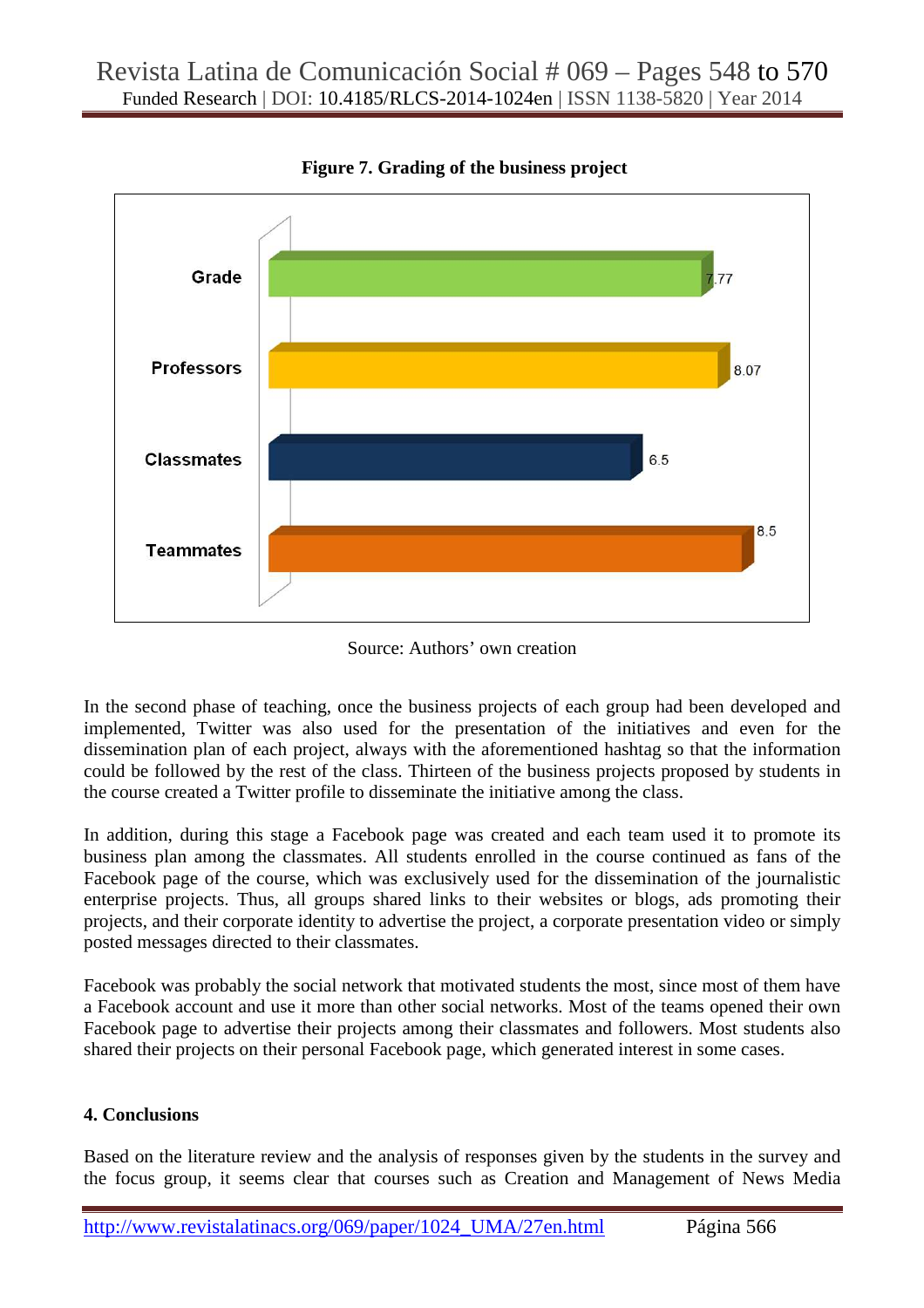# Revista Latina de Comunicación Social # 069 – Pages 548 to 570 Funded Research | DOI: 10.4185/RLCS-2014-1024en | ISSN 1138-5820 | Year 2014

Companies are increasingly necessary, not just in the journalism degrees, but in all or almost all university study programmes, particularly during the current context, in which the business model of news companies is undergoing profound changes as a consequence not only of the current economic crisis, but also as a result of changes in audience's news consumption habits and the emergence of new media platforms that offer new possibilities to generate news contents and new business models.

This is recognised by 91% of the surveyed students, who admit that after completing the course they have considered starting their own journalistic enterprise. Before taking the course only 39% of the students had considered this career option.

However, the students show a series of education deficiencies to be able to launch a business initiative, particularly in the areas of economics, business, budgeting and analysis of the context and the competition. This implies the need to improve the coordination with the professors teaching courses related to specialised journalism, digital journalism and new media, which is a new challenge for the next academic year.

Based on the results of the assignments completed by the students and their answers to the survey, there is a striking lack of interest in the specialisation in courses that currently, due to their characteristics and relation with the business environment, can offer more career opportunities, as for example in the tourism and health sectors. The census presented in the "2013 Annual Report of the Journalistic Profession" (*Informe de la Profesión Periodística* de 2013) neither includes specialised media companies in these sectors, which are still relevant in the Spanish economy.

For this reason, we need greater coordination with other disciplines to establish synergies and improve the "Creation and Management of News Media Companies" course, since the origin of any journalistic enterprise is in the knowledge of the other disciplines.

Other useful strategies is to search for synergies between the different study programmes offered by the University, and to try at some point in the course to put students from different study programmes together in order to encourage the creation of interdisciplinary enterprises or, alternatively, to include a communication student in each business project, since somehow all types of initiatives need communication.

It is also desirable to stimulate the relationship between the University and the business sector, in order to bring new journalistic projects to students and vice versa. In this case, the analysis shows that the proposal to document journalistic companies launched during the crisis and that still survive has been well valued by students, who used this assignment to either find out about other alternatives to traditional media, to gather information for the team business project or even, in some cases, to make contact with the companies in which they can work or apply for an internship.

Similarly, it is necessary to work in connection with society and the institutions that foster entrepreneurship in the immediate environment, through conferences, meetings and seminars, which will help students to better understand the regulations, possible aids, grants and different funding formulas, which are mostly unknown by students and may be useful to encourage the implementation of business projects.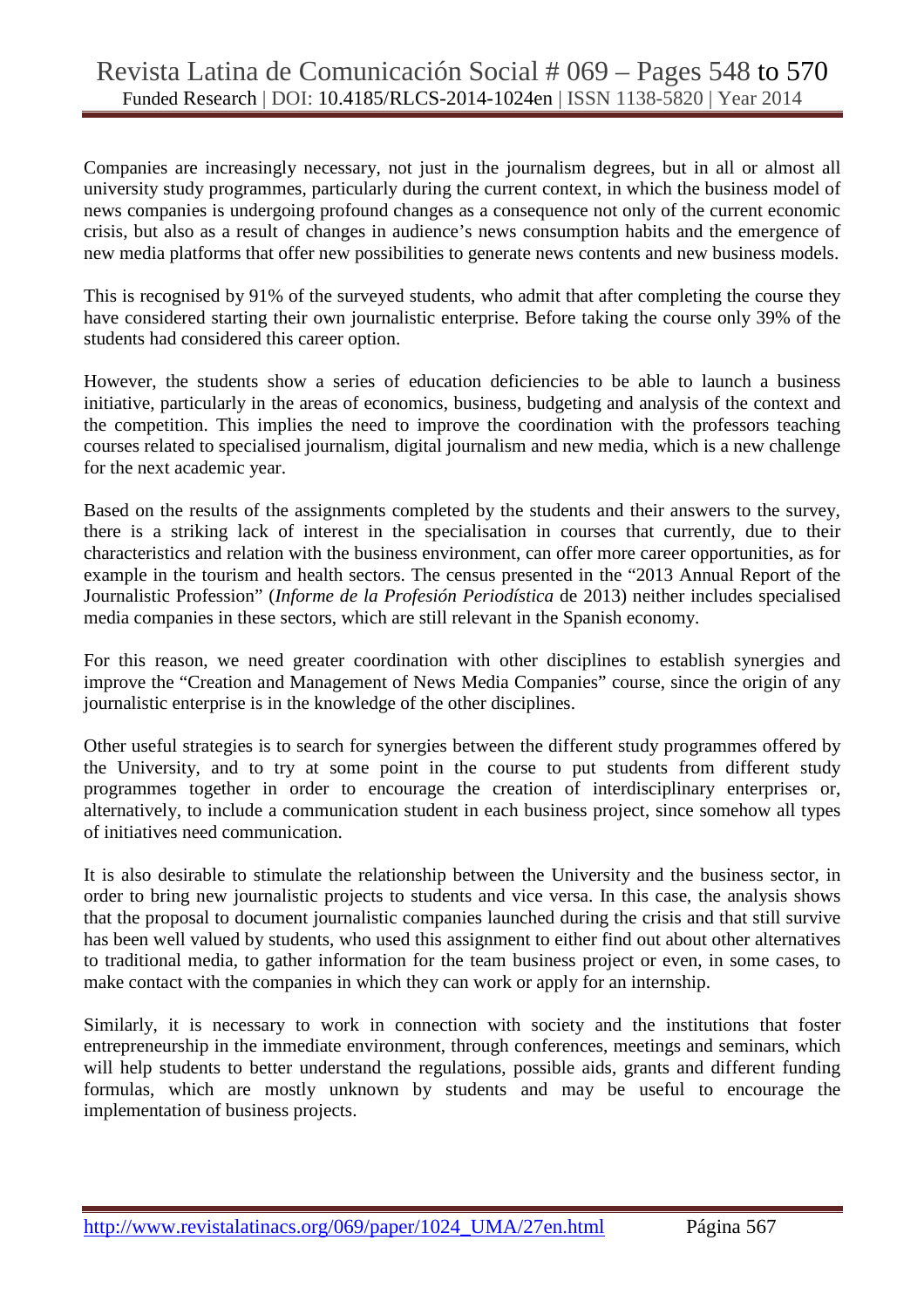Finally, we recommend the creation of an observatory of self-employed journalists, in order to be able to track the graduates who opted for this job option and to analyse their evolution, which can also be used to stimulate students.

\* This research study is part of the teaching innovation projects of the University of Malaga ("Development of personal learning environments in the teaching of Journalism through the integration of web 2.0 resources", PIE 13-044) and the Complutense University of Madrid ("Research and Learning of Media and Communications Management"), carried out by the authors of this article. Start of research: September 2013.

#### **5. List of references**

ANECA (2005): *Libro Blanco. Títulos de grado en Comunicación*. Madrid: Agencia Nacional de Evaluación de la Calidad y Acreditación.

Arquero, J.L. (2006): "Estilos de aprendizaje y tolerancia a la ambigüedad de los estudiantes universitarios. Diagnóstico y reflexiones ante el EEES". *Revista de Enseñanza Universitaria*, 28. Sevilla (Spain), pp. 7-17, retrieved on 18/1/2013, from http://institucional.us.es/revistas/universitaria/28/01.pdf.

Campos Freire, F. (2010): "Los nuevos modelos de gestión de las empresas mediáticas". *Estudios sobre el Mensaje Periodístico*. Vol. 16, Madrid: Servicio de Publicaciones de la Universidad Complutense, pp. 13-30, retrieved on 22/03/2014, from http://revistas.ucm.es/index.php/ESMP/article/view/ESMP1010110013A/11317

Casero Ripollés, A. and Cullell-March, C. (2013): "Periodismo emprendedor. Estrategias para incentivar el autoempleo periodístico como modelo de negocio". *Estudios sobre el Mensaje Periodístico*. Vol. 19, Madrid: Servicio de Publicaciones de la Universidad Complutense, pp. 681- 690, retrieved on 22/03/2014, from http://revistas.ucm.es/index.php/ESMP/article/view/42151/40130

Esteban, C. (2012): "Las nuevas profesiones del Periodismo" Cerezo, J. (2012) *El futuro del periodismo*. Madrid: *Cuadernos Evoca Comunicación e Imagen*, pp. 5-10, retrieved on 20/03/2014, from http://www.evocaimagen.com/cuadernos/cuadernos7.pdf

Farias, P. (Dir.) (2008): *Informe anual de la profesión periodística*. Madrid: Asociación de la Prensa de Madrid, pp. 68-70.

Farias, P. (2009): *Informe anual de la profesión periodística*, Madrid: Asociación de la Prensa de Madrid, p. 126.

Farias, P. (2011): *Informe anual de la profesión periodística*. Madrid: Asociación de la Prensa de Madrid, pp.15-18.

Goyanes Martínez, M. and Peinado y Miguel, F. (2014): "Online newspapers business models in Spanish scientific journals. A review and suggestions for future research"; *Revista Internacional de Comunicación Ámbitos*, Nº 24. Sevilla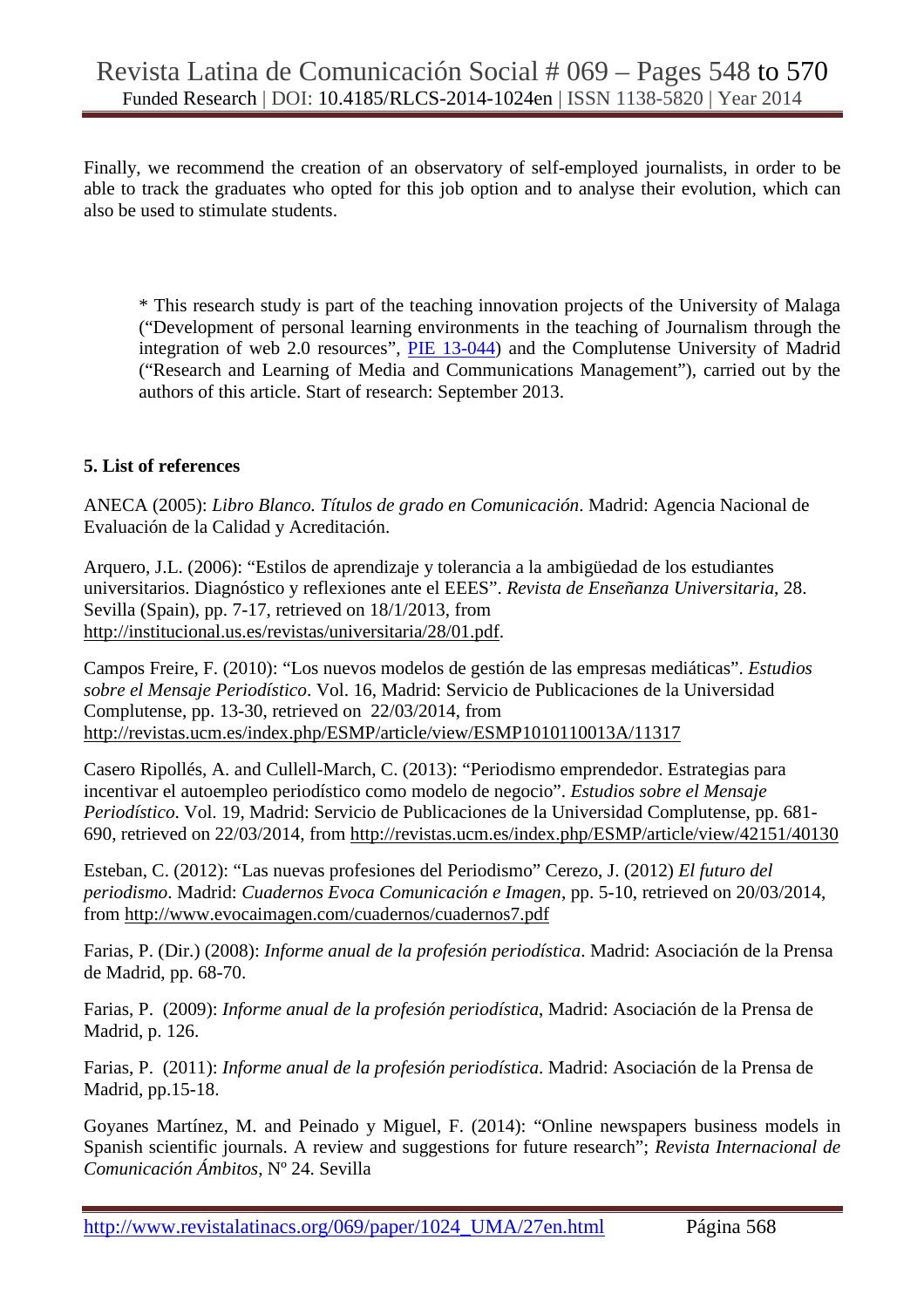Ministerio de Educación y Ciencia (2005): *Espacio Europeo de Educación Superior*. Madrid: MEC.

Ortiz Sobrino, M.A. (2012): "Principales señas de identidad de los estudiantes de Comunicación en el EES de la Comunidad de Madrid en 2012: expectativas, perfil de opción y relaciones mediáticas". *Estudios sobre el mensaje periodístico*. Vol. 18, special issue, November, pp. 661-670. Madrid, Servicio de Publicaciones de la Universidad Complutense.

Palacios Llanos, L. (2013): *Informe Anual de la Profesión Periodística 2013*. Madrid: Asociación de la Prensa de Madrid, pp. 74-83.

Peinado-Miguel, F.; Fernández, M.; Ortiz, MA. and Rodríguez, D. (2011): "Hacia un aprendizaje activo de la Empresa Informativa en el EEES. Aplicación del podcasting y otras herramientas de comunicación 2.0"**,** in *Razón y Palabra,* 75, retrieved on 8/11/2013, from http://www.razonypalabra.org.mx/N/N75/varia\_75/varia3parte/38\_Peinado\_V75.pdf.

Peinado-Miguel, F.; Fernández, M.; Ortiz, MA. and Rodríguez, D. (2013): "Aprendizaje e innovación: una propuesta metodológica desde la Empresa Informativa", in *Revista Latina de Comunicación Social*, 68. La Laguna (Tenerife): ULL, pp. 119-144, retrieved on 8/11/2013, from http://www.revistalatinacs.org/068/paper/971\_Complutense/05\_Peinado.html.

Sabés, F. and Verón, J.J. (2012): "Universidad y empresa ante la doble crisis del periodismo tradicional. Propuestas y reflexiones sobre la modificación sustancial del escenario periodístico. El clúster periodístico". *AdComunica. Revista Científica de Estrategias, Tendencias e Innovación en Comunicación*, 4. Asociación para el Desarrollo de la Comunicación adComunica, Universidad Complutense de Madrid y Universitat Jaume I, Castellón, pp. 151-170, retrieved on 20/01/2014, from http://repositori.uji.es/xmlui/bitstream/handle/10234/53539/74-123-1-PB.pdf?sequence=1.

Sánchez Tabernero, A. (2008): "Luces y sombras de un sector en crisis". FARIAS BATLLE, P. (2008): *Informe Anual de la Profesión Periodística 2008*. Madrid: Asociación de la Prensa de Madrid, p. 25.

Santamaría, F. (2010): "Evolución y desarrollo de un Entorno Personal de Aprendizaje en la Universidad de León". *Digital Education Review*, 18. Barcelona: UB, pp. 48-60, retrieved on 8/11/2013, from http://greav.ub.edu/der/index.php/der/article/view/171/300.

Yuste, B. and Cabrera, M. (2014): *Emprender en Periodismo. Nuevas oportunidades para el profesional de la información.* Madrid: Editorial UOC, pp. 65-73 and 87-132.

# **Other sources**

European Commission (2005). *Recommendation of the European Parliament and of the Council on key competences for lifelong learning***.** Brussels, 10/11/2005 COM (2005), 548 final. Retrieved on 17/11/2011, from http://ec.europa.eu/education/policies/2010/doc/keyrec\_es.pdf

Leuven Declaration (2009). *The Bologna Process 2020 - The European Higher Education Area in the new decade.* Communiqué of the Conference of European Ministers Responsible for Higher Education. Leuven and Louvain-la-Neuve, 28-29 April 2009. Retrieved on 17/11/2011, from